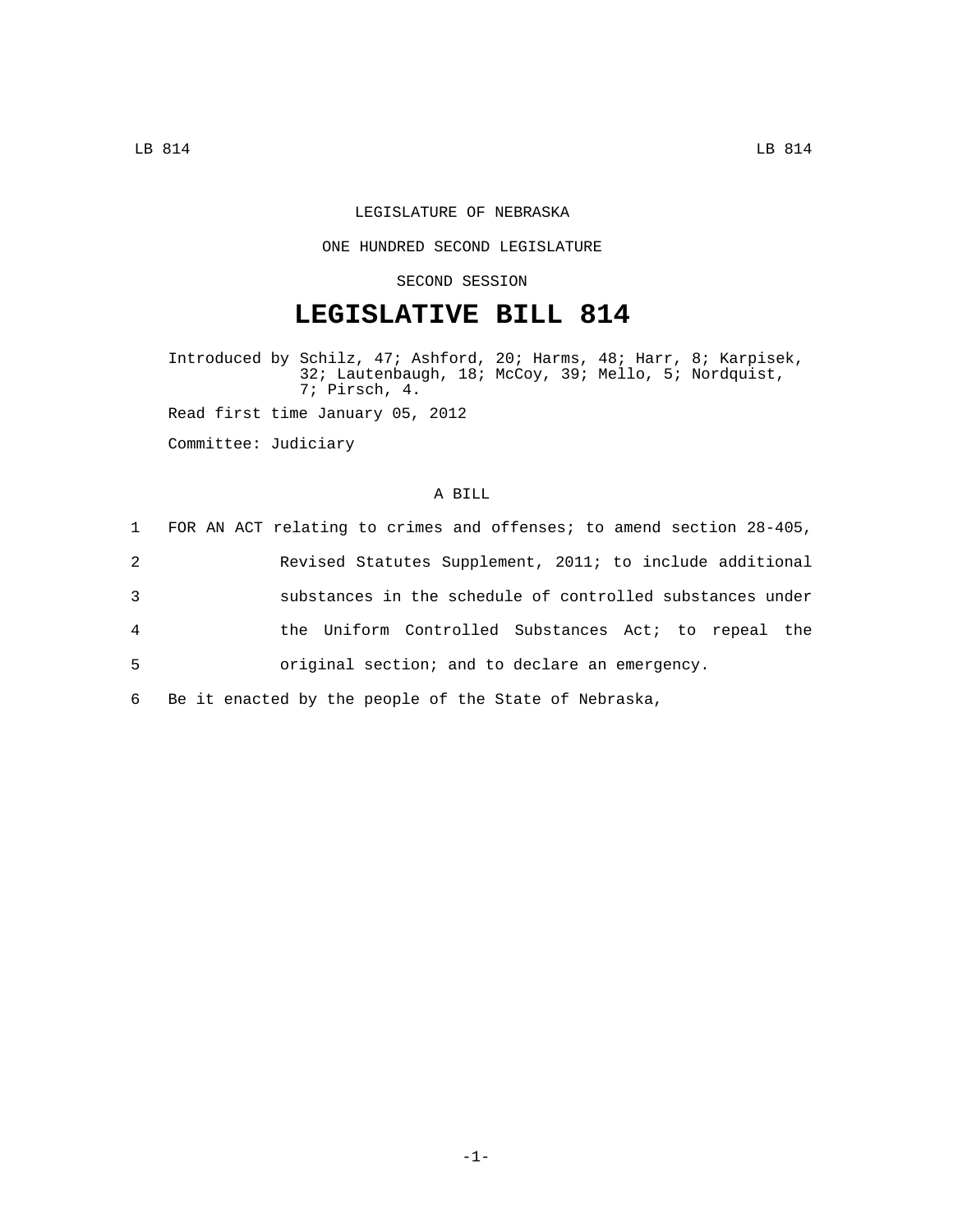| 2011, is amended to read:<br>2<br>28-405 The following are the schedules of controlled<br>3<br>substances referred to in the Uniform Controlled Substances Act:<br>4<br>Schedule I<br>5<br>(a) Any of the following opiates, including their<br>6<br>isomers, esters, ethers, salts, and salts of isomers, esters, and<br>7<br>ethers, unless specifically excepted, whenever the existence of such<br>8<br>isomers, esters, ethers, and salts is possible within the specific<br>9<br>chemical designation:<br>10<br>(1) Acetylmethadol;<br>11<br>(2) Allylprodine;<br>12<br>13<br>(3)<br>Alphacetylmethadol, except levo-alphacetylmethadol<br>which<br>also known as levo-alpha-acetylmethadol, levomethadyl<br>14<br>is<br>15<br>acetate, and LAAM;<br>(4) Alphameprodine;<br>16<br>(5) Alphamethadol;<br>17<br>(6) Benzethidine;<br>18<br>19<br>(7) Betacetylmethadol;<br>20<br>(8) Betameprodine;<br>21<br>(9) Betamethadol;<br>22<br>$(10)$ Betaprodine;<br>(11) Clonitazene;<br>23<br>24<br>$(12)$ Dextromoramide; | Section 1. Section 28-405, Revised Statutes Supplement, |
|----------------------------------------------------------------------------------------------------------------------------------------------------------------------------------------------------------------------------------------------------------------------------------------------------------------------------------------------------------------------------------------------------------------------------------------------------------------------------------------------------------------------------------------------------------------------------------------------------------------------------------------------------------------------------------------------------------------------------------------------------------------------------------------------------------------------------------------------------------------------------------------------------------------------------------------------------------------------------------------------------------------------------|---------------------------------------------------------|
|                                                                                                                                                                                                                                                                                                                                                                                                                                                                                                                                                                                                                                                                                                                                                                                                                                                                                                                                                                                                                            |                                                         |
|                                                                                                                                                                                                                                                                                                                                                                                                                                                                                                                                                                                                                                                                                                                                                                                                                                                                                                                                                                                                                            |                                                         |
|                                                                                                                                                                                                                                                                                                                                                                                                                                                                                                                                                                                                                                                                                                                                                                                                                                                                                                                                                                                                                            |                                                         |
|                                                                                                                                                                                                                                                                                                                                                                                                                                                                                                                                                                                                                                                                                                                                                                                                                                                                                                                                                                                                                            |                                                         |
|                                                                                                                                                                                                                                                                                                                                                                                                                                                                                                                                                                                                                                                                                                                                                                                                                                                                                                                                                                                                                            |                                                         |
|                                                                                                                                                                                                                                                                                                                                                                                                                                                                                                                                                                                                                                                                                                                                                                                                                                                                                                                                                                                                                            |                                                         |
|                                                                                                                                                                                                                                                                                                                                                                                                                                                                                                                                                                                                                                                                                                                                                                                                                                                                                                                                                                                                                            |                                                         |
|                                                                                                                                                                                                                                                                                                                                                                                                                                                                                                                                                                                                                                                                                                                                                                                                                                                                                                                                                                                                                            |                                                         |
|                                                                                                                                                                                                                                                                                                                                                                                                                                                                                                                                                                                                                                                                                                                                                                                                                                                                                                                                                                                                                            |                                                         |
|                                                                                                                                                                                                                                                                                                                                                                                                                                                                                                                                                                                                                                                                                                                                                                                                                                                                                                                                                                                                                            |                                                         |
|                                                                                                                                                                                                                                                                                                                                                                                                                                                                                                                                                                                                                                                                                                                                                                                                                                                                                                                                                                                                                            |                                                         |
|                                                                                                                                                                                                                                                                                                                                                                                                                                                                                                                                                                                                                                                                                                                                                                                                                                                                                                                                                                                                                            |                                                         |
|                                                                                                                                                                                                                                                                                                                                                                                                                                                                                                                                                                                                                                                                                                                                                                                                                                                                                                                                                                                                                            |                                                         |
|                                                                                                                                                                                                                                                                                                                                                                                                                                                                                                                                                                                                                                                                                                                                                                                                                                                                                                                                                                                                                            |                                                         |
|                                                                                                                                                                                                                                                                                                                                                                                                                                                                                                                                                                                                                                                                                                                                                                                                                                                                                                                                                                                                                            |                                                         |
|                                                                                                                                                                                                                                                                                                                                                                                                                                                                                                                                                                                                                                                                                                                                                                                                                                                                                                                                                                                                                            |                                                         |
|                                                                                                                                                                                                                                                                                                                                                                                                                                                                                                                                                                                                                                                                                                                                                                                                                                                                                                                                                                                                                            |                                                         |
|                                                                                                                                                                                                                                                                                                                                                                                                                                                                                                                                                                                                                                                                                                                                                                                                                                                                                                                                                                                                                            |                                                         |
|                                                                                                                                                                                                                                                                                                                                                                                                                                                                                                                                                                                                                                                                                                                                                                                                                                                                                                                                                                                                                            |                                                         |
|                                                                                                                                                                                                                                                                                                                                                                                                                                                                                                                                                                                                                                                                                                                                                                                                                                                                                                                                                                                                                            |                                                         |
|                                                                                                                                                                                                                                                                                                                                                                                                                                                                                                                                                                                                                                                                                                                                                                                                                                                                                                                                                                                                                            |                                                         |
|                                                                                                                                                                                                                                                                                                                                                                                                                                                                                                                                                                                                                                                                                                                                                                                                                                                                                                                                                                                                                            |                                                         |
|                                                                                                                                                                                                                                                                                                                                                                                                                                                                                                                                                                                                                                                                                                                                                                                                                                                                                                                                                                                                                            |                                                         |

(13) Difenoxin;25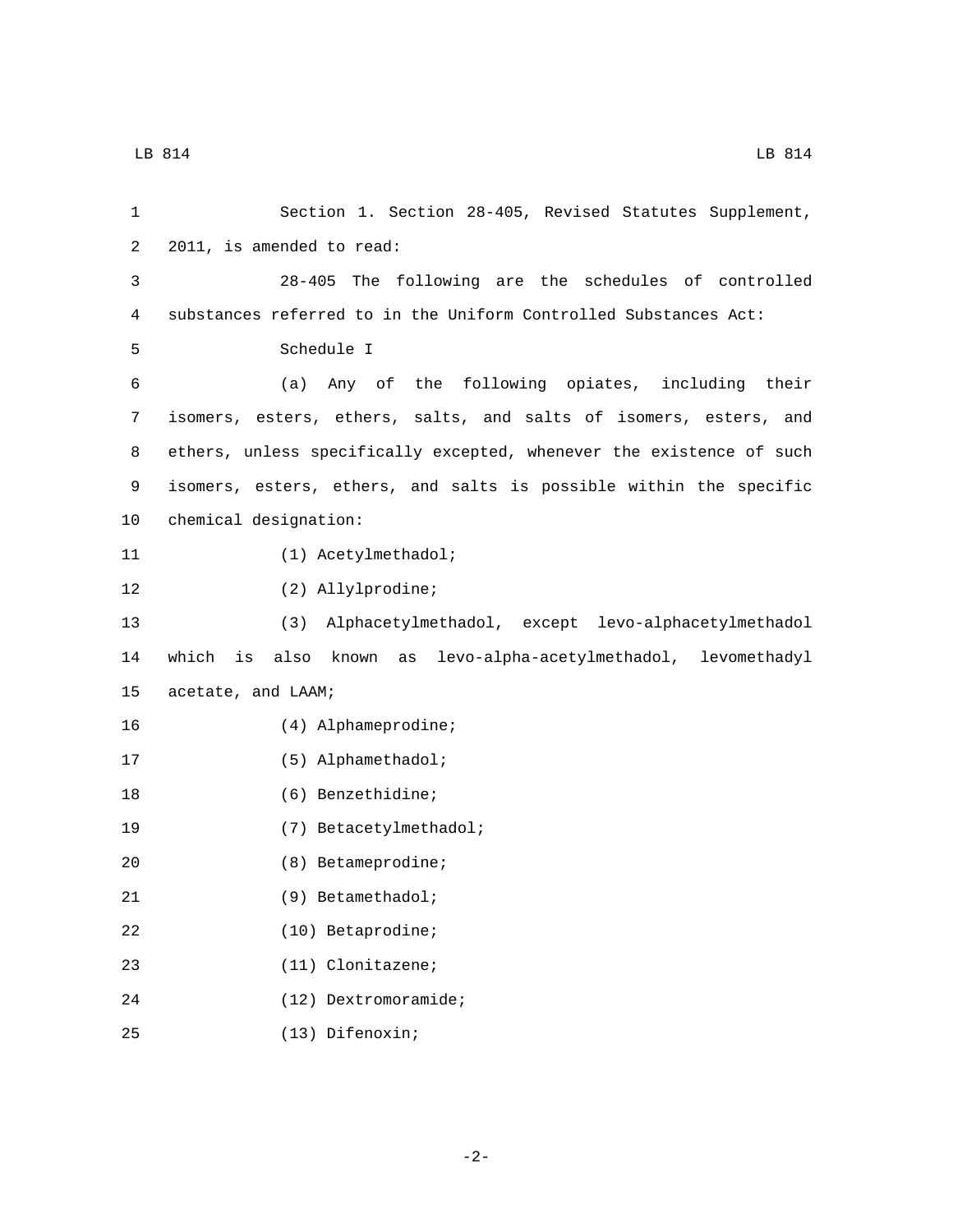| 1              | $(14)$ Diampromide;          |
|----------------|------------------------------|
| 2              | (15) Diethylthiambutene;     |
| 3              | (16) Dimenoxadol;            |
| $\overline{4}$ | (17) Dimepheptanol;          |
| 5              | (18) Dimethylthiambutene;    |
| 6              | (19) Dioxaphetyl butyrate;   |
| 7              | (20) Dipipanone;             |
| 8              | (21) Ethylmethylthiambutene; |
| 9              | (22) Etonitazene;            |
| 10             | (23) Etoxeridine;            |
| 11             | (24) Furethidine;            |
| 12             | (25) Hydroxypethidine;       |
| 13             | (26) Ketobemidone;           |
| 14             | (27) Levomoramide;           |
| 15             | (28) Levophenacylmorphan;    |
| 16             | (29) Morpheridine;           |
| 17             | (30) Noracymethadol;         |
| 18             | (31) Norlevorphanol;         |
| 19             | (32) Normethadone;           |
| 20             | (33) Norpipanone;            |
| 21             | (34) Phenadoxone;            |
| 22             | (35) Phenampromide;          |
| 23             | (36) Phenomorphan;           |
| 24             | (37) Phenoperidine;          |
| 25             | (38) Piritramide;            |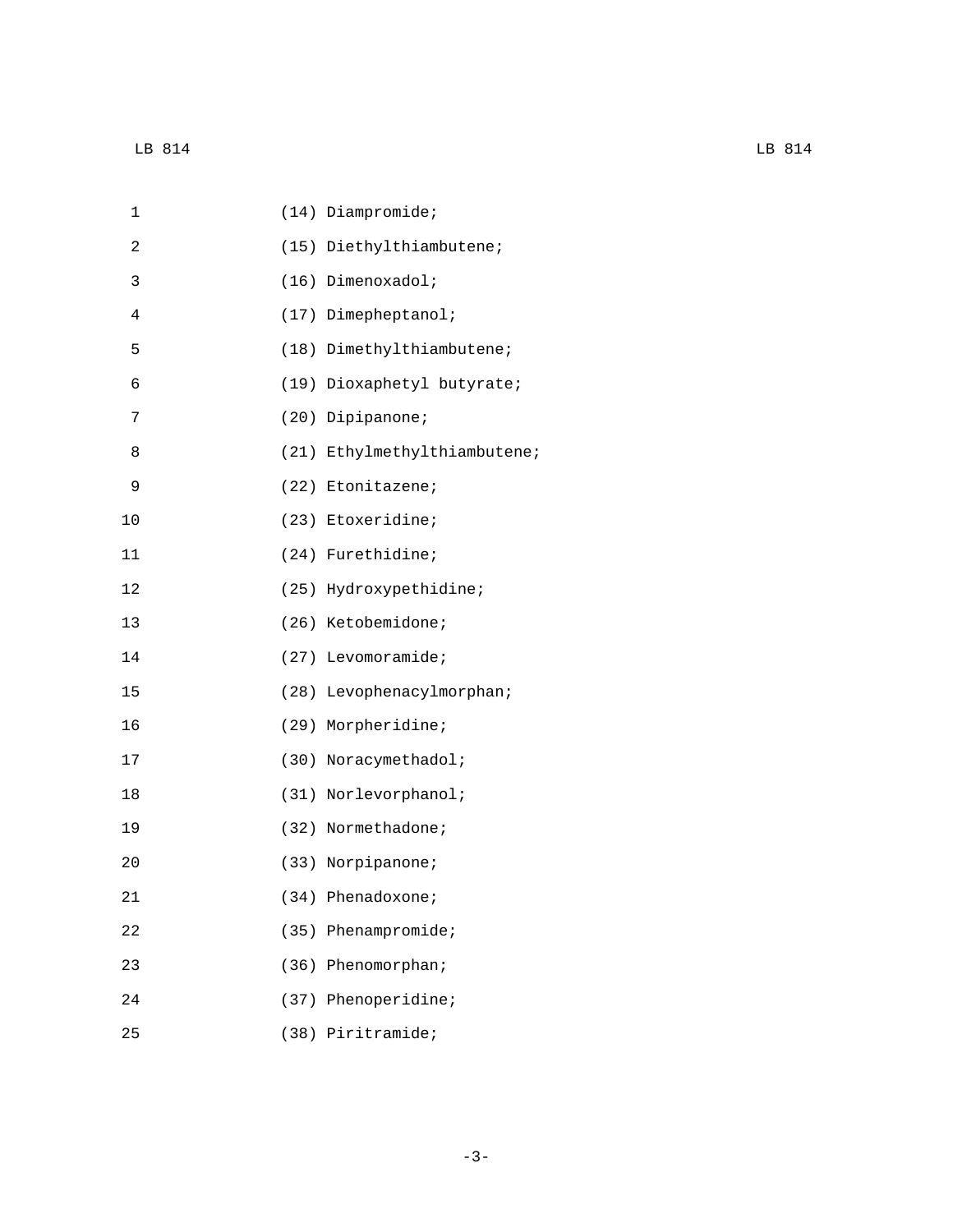1 (39) Proheptazine; (40) Properidine;2 (41) Propiram;3 4 (42) Racemoramide; (43) Trimeperidine;5 6 (44) Alpha-methylfentanyl, N-(1-(alpha-methyl-beta-7 phenyl)ethyl-4-piperidyl) propionanilide, 1-(1-methyl-2- 8 phenylethyl)-4-(N-propanilido) piperidine; (45) Tilidine;9 10 (46) 3-Methylfentanyl, N-(3-methyl-1-(2-phenylethyl)-4- 11 piperidyl)-N-phenylpropanamide, its optical and geometric isomers, 12 salts, and salts of isomers; 13 (47) 1-methyl-4-phenyl-4-propionoxypiperidine (MPPP), its 14 optical isomers, salts, and salts of isomers; 15 (48) PEPAP, 1-(2-phenethyl)-4-phenyl-4-acetoxypiperidine, 16 its optical isomers, salts, and salts of isomers; 17 (49) Acetyl-alpha-methylfentanyl, N-(1-(1-methyl-2- 18 phenethyl)-4-piperidinyl)-N-phenylacetamide, its optical isomers, 19 salts, and salts of isomers; 20 (50) Alpha-methylthiofentanyl, N-(1-methyl-2-(2- 21 thienyl)ethyl-4-piperidinyl)-N-phenylpropanamide, its optical 22 isomers, salts, and salts of isomers; 23 (51) Benzylfentanyl, N-(1-benzyl-4-piperidyl)-N-24 phenylpropanamide, its optical isomers, salts, and salts of isomers; 25 (52) Beta-hydroxyfentanyl, N-(1-(2-hydroxy-2-

-4-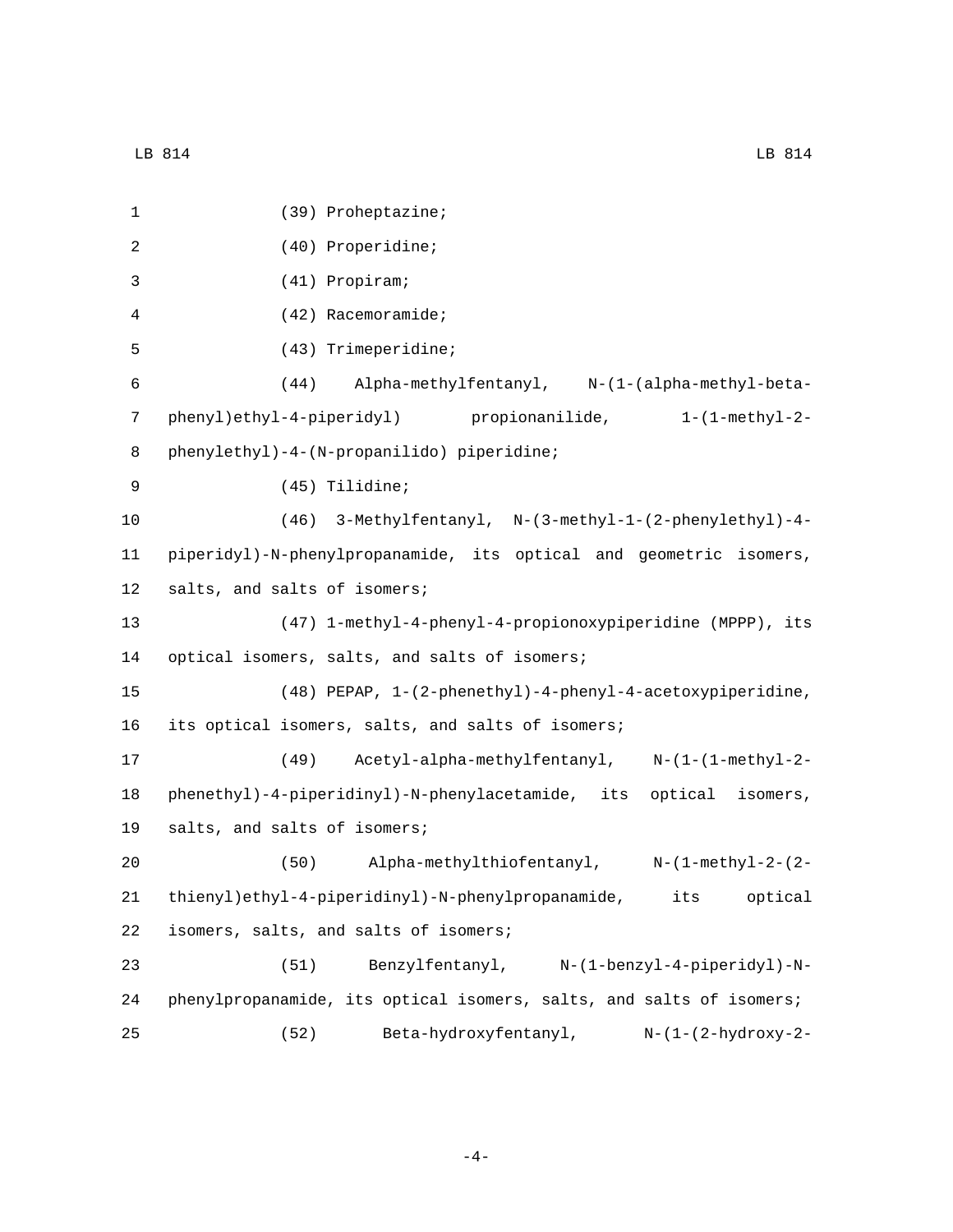phenethyl)-4-piperidinyl)-N-phenylpropanamide, its optical isomers, 2 salts, and salts of isomers; (53) Beta-hydroxy-3-methylfentanyl, (other name: N-(1-(2- hydroxy-2-phenethyl)-3-methyl-4-piperidinyl)-N-phenylpropanamide), its optical and geometric isomers, salts, and salts of isomers; (54) 3-methylthiofentanyl, N-(3-methyl-1-(2- thienyl)ethyl-4-piperidinyl)-N-phenylpropanamide, its optical and 8 geometric isomers, salts, and salts of isomers; (55) N-(1-(2-thienyl)methyl-4-piperidyl)-N- phenylpropanamide (thenylfentanyl), its optical isomers, salts, and 11 salts of isomers; (56) Thiofentanyl, N-phenyl-N-(1-(2-thienyl)ethyl-4- piperidinyl)-propanamide, its optical isomers, salts, and salts of 14 isomers; and (57) Para-fluorofentanyl, N-(4-fluorophenyl)-N-(1-(2- phenethyl)-4-piperidinyl)propanamide, its optical isomers, salts, and 17 salts of isomers. (b) Any of the following opium derivatives, their salts, isomers, and salts of isomers, unless specifically excepted, whenever the existence of such salts, isomers, and salts of isomers is possible within the specific chemical designation: 22 (1) Acetorphine; (2) Acetyldihydrocodeine;23 (3) Benzylmorphine;24 (4) Codeine methylbromide;25

-5-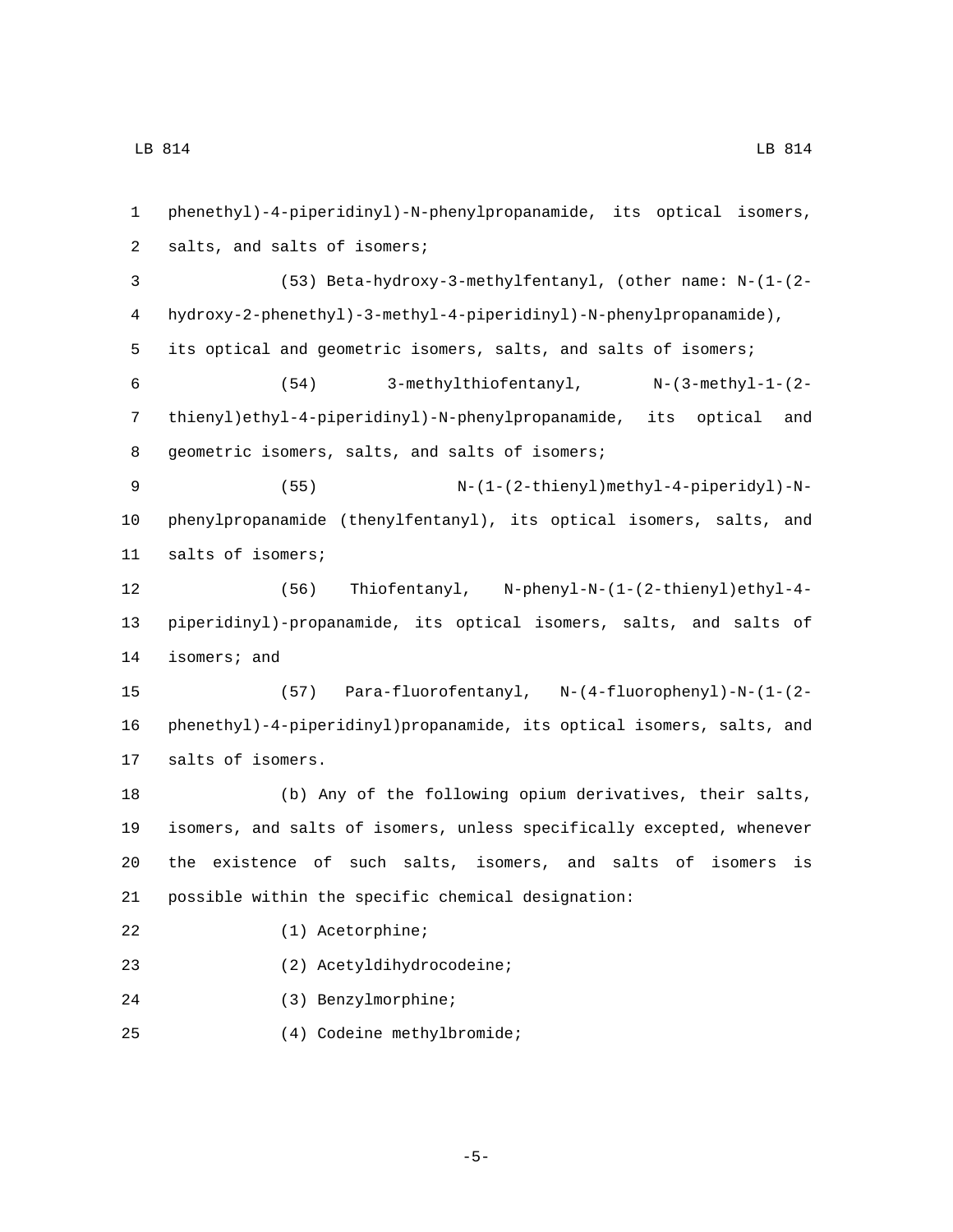| $\mathbf 1$ | (5) Codeine-N-Oxide;                                                  |
|-------------|-----------------------------------------------------------------------|
| 2           | (6) Cyprenorphine;                                                    |
| 3           | (7) Desomorphine;                                                     |
| 4           | (8) Dihydromorphine;                                                  |
| 5           | (9) Drotebanol;                                                       |
| 6           | (10) Etorphine, except hydrochloride salt;                            |
| 7           | (11) Heroin;                                                          |
| 8           | (12) Hydromorphinol;                                                  |
| 9           | (13) Methyldesorphine;                                                |
| 10          | (14) Methyldihydromorphine;                                           |
| 11          | (15) Morphine methylbromide;                                          |
| 12          | (16) Morphine methylsulfonate;                                        |
| 13          | (17) Morphine-N-Oxide;                                                |
| 14          | (18) Myrophine;                                                       |
| 15          | (19) Nicocodeine;                                                     |
| 16          | (20) Nicomorphine;                                                    |
| 17          | (21) Normorphine;                                                     |
| 18          | (22) Pholcodine; and                                                  |
| 19          | (23) Thebacon.                                                        |
| 20          | (c) Any material, compound, mixture, or preparation which             |
| 21          | contains any quantity of the following hallucinogenic substances,     |
| 22          | their salts, isomers, and salts of isomers, unless specifically       |
| 23          | excepted, whenever the existence of such salts, isomers, and salts of |

25 for purposes of this subdivision only, isomer shall include the

24 isomers is possible within the specific chemical designation, and,

-6-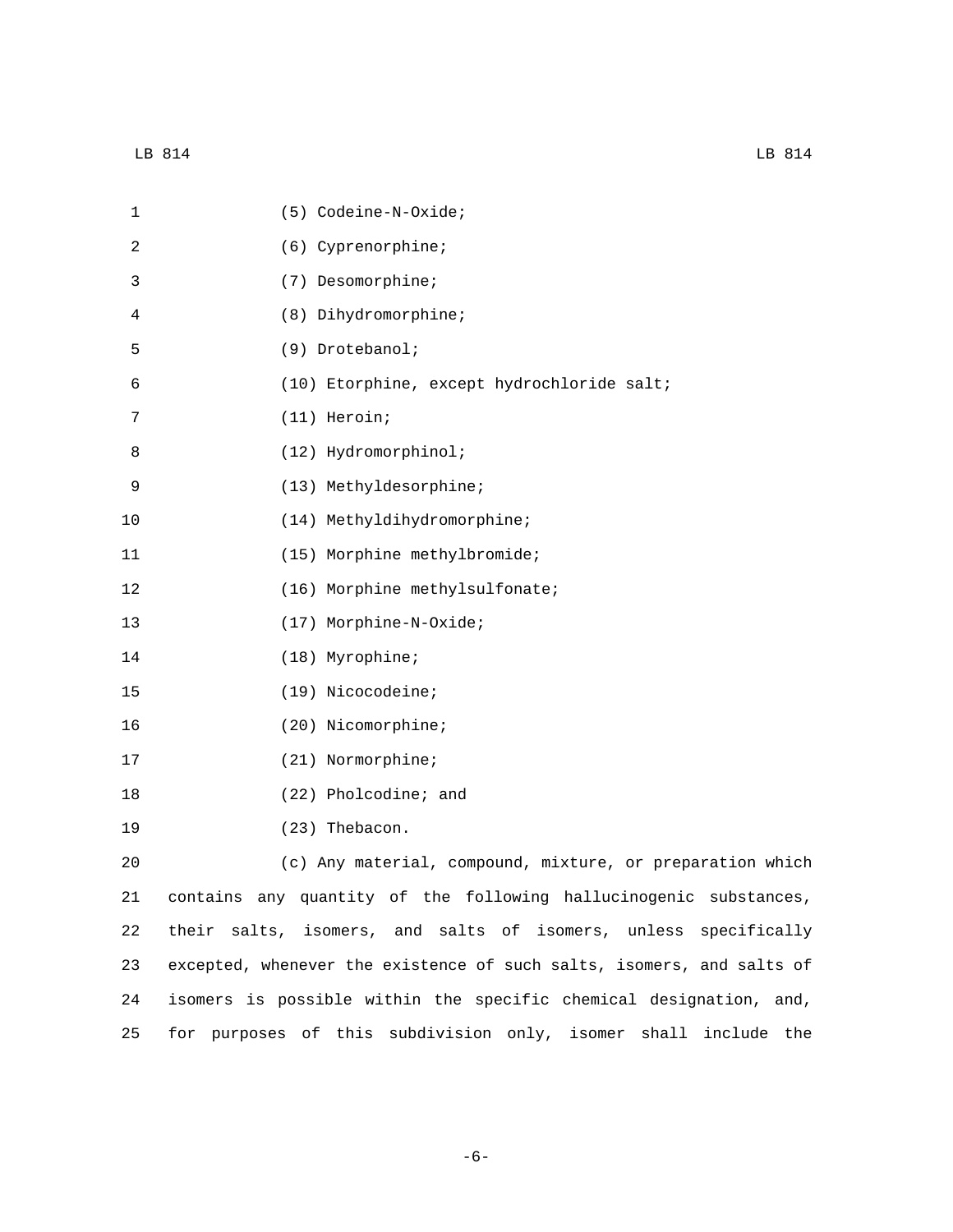1 optical, position, and geometric isomers: 2 (1) Bufotenine. Trade and other names shall include, but 3 are not limited to: 3-(beta-Dimethylaminoethyl)-5-hydroxyindole; 3- 4 (2-dimethylaminoethyl)-5-indolol; N,N-dimethylserotonin; 5-hydroxy-5 N,N-dimethyltryptamine; and mappine; 6 (2) Diethyltryptamine. Trade and other names shall 7 include, but are not limited to: N,N-Diethyltryptamine; and DET; 8 (3) Dimethyltryptamine. Trade and other names shall 9 include, but are not limited to: DMT; 10 (4) 4-bromo-2,5-dimethoxyamphetamine. Trade and other 11 names shall include, but are not limited to: 4-bromo-2,5-dimethoxy-12 alpha-methylphenethylamine; and 4-bromo-2,5-DMA; 13 (5) 4-methoxyamphetamine. Trade and other names shall 14 include, but are not limited to: 4-methoxy-alpha-15 methylphenethylamine; and paramethoxyamphetamine, PMA; 16 (6) 4-methyl-2,5-dimethoxyamphetamine. Trade and other 17 names shall include, but are not limited to: 4-methyl-2,5-dimethoxy-18 alpha-methylphenethylamine; DOM; and STP; 19 (7) 5-methoxy-N, N-dimethyltryptamine; 20 (8) Ibogaine. Trade and other names shall include, but 21 are not limited to: 7-Ethyl-6,6beta,7,8,9,10,12,13-octahydro-2- 22 methoxy-6,9-methano-5H-pyrido (1',2':1,2) azepino (5,4-b) indole; and 23 Tabernanthe iboga; (9) Lysergic acid diethylamide;24 (10) Marijuana;25

-7-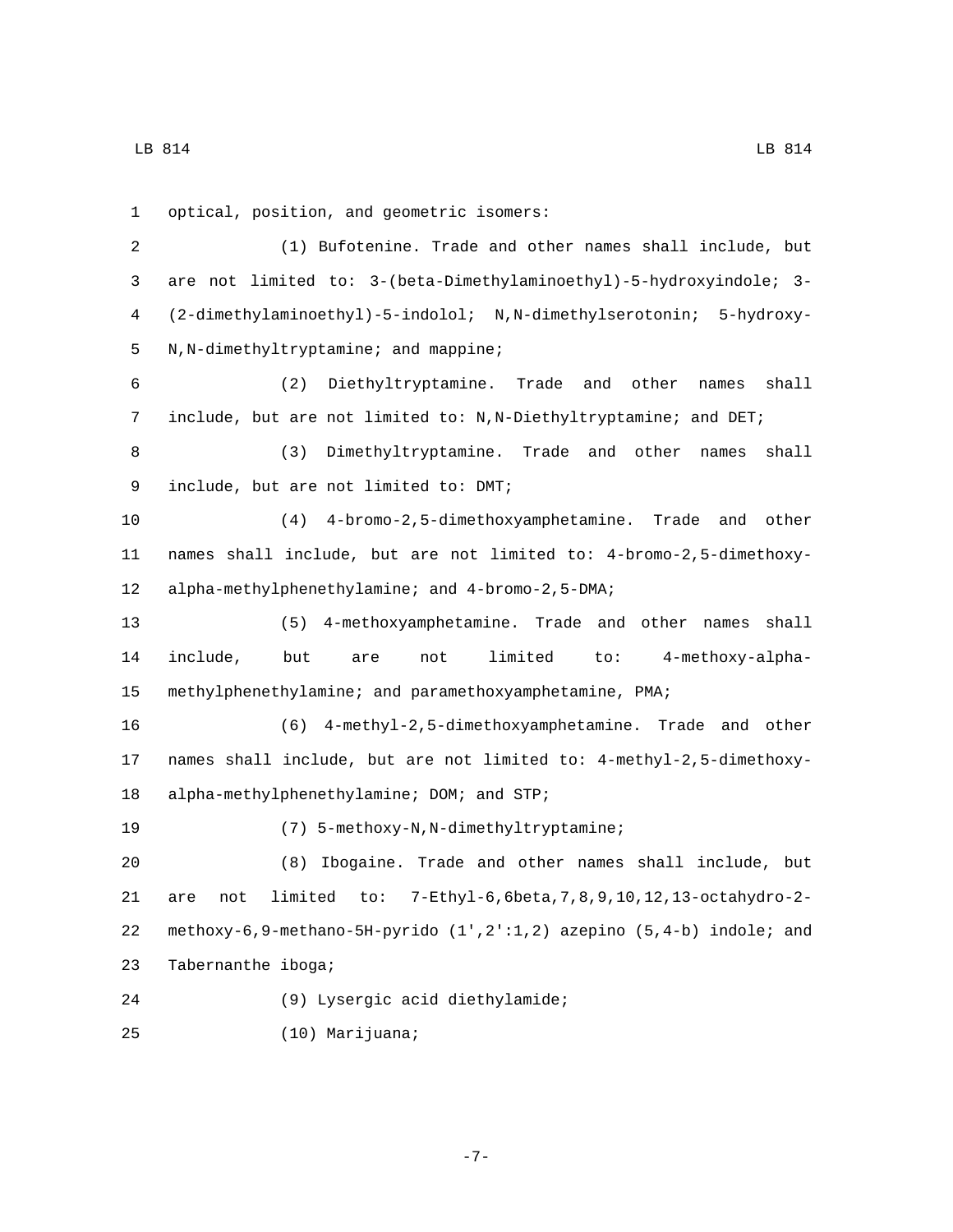| 1  | $(11)$ Mescaline;                                                      |
|----|------------------------------------------------------------------------|
| 2  | (12) Peyote. Peyote shall mean all parts of the plant                  |
| 3  | presently classified botanically as Lophophora williamsii Lemaire,     |
| 4  | whether growing or not, the seeds thereof, any extract from any part   |
| 5  | of such plant, and every compound, manufacture, salts, derivative,     |
| 6  | mixture, or preparation of such plant or its seeds or extracts;        |
| 7  | (13) Psilocybin;                                                       |
| 8  | (14) Psilocyn;                                                         |
| 9  | (15) Tetrahydrocannabinols, including, but not limited                 |
| 10 | to, synthetic equivalents of the substances contained in the plant or  |
| 11 | in the resinous extractives of cannabis, sp. or synthetic substances,  |
| 12 | derivatives, and their isomers with similar chemical structure and     |
| 13 | pharmacological activity such as the following: Delta 1 cis or trans   |
| 14 | tetrahydrocannabinol and their optical isomers, excluding dronabinol   |
| 15 | in sesame oil and encapsulated in a soft gelatin capsule in a drug     |
| 16 | product approved by the federal Food and Drug Administration; Delta 6  |
| 17 | cis or trans tetrahydrocannabinol and their optical isomers; and       |
| 18 | Delta 3,4 cis or trans tetrahydrocannabinol and its optical isomers.   |
| 19 | Since nomenclature of<br>these substances is<br>not internationally    |
| 20 | standardized, compounds of these structures<br>shall<br>included<br>be |
| 21 | regardless of the numerical designation of atomic positions covered;   |
| 22 | (16) 3,4-methylenedioxy amphetamine;                                   |
| 23 | (17) 5-methoxy-3, 4-methylenedioxy-amphetamine;                        |
| 24 | (18) 3, 4, 5-trimethoxy amphetamine;                                   |
| 25 | (19) N-ethyl-3-piperidyl benzilate;                                    |

-8-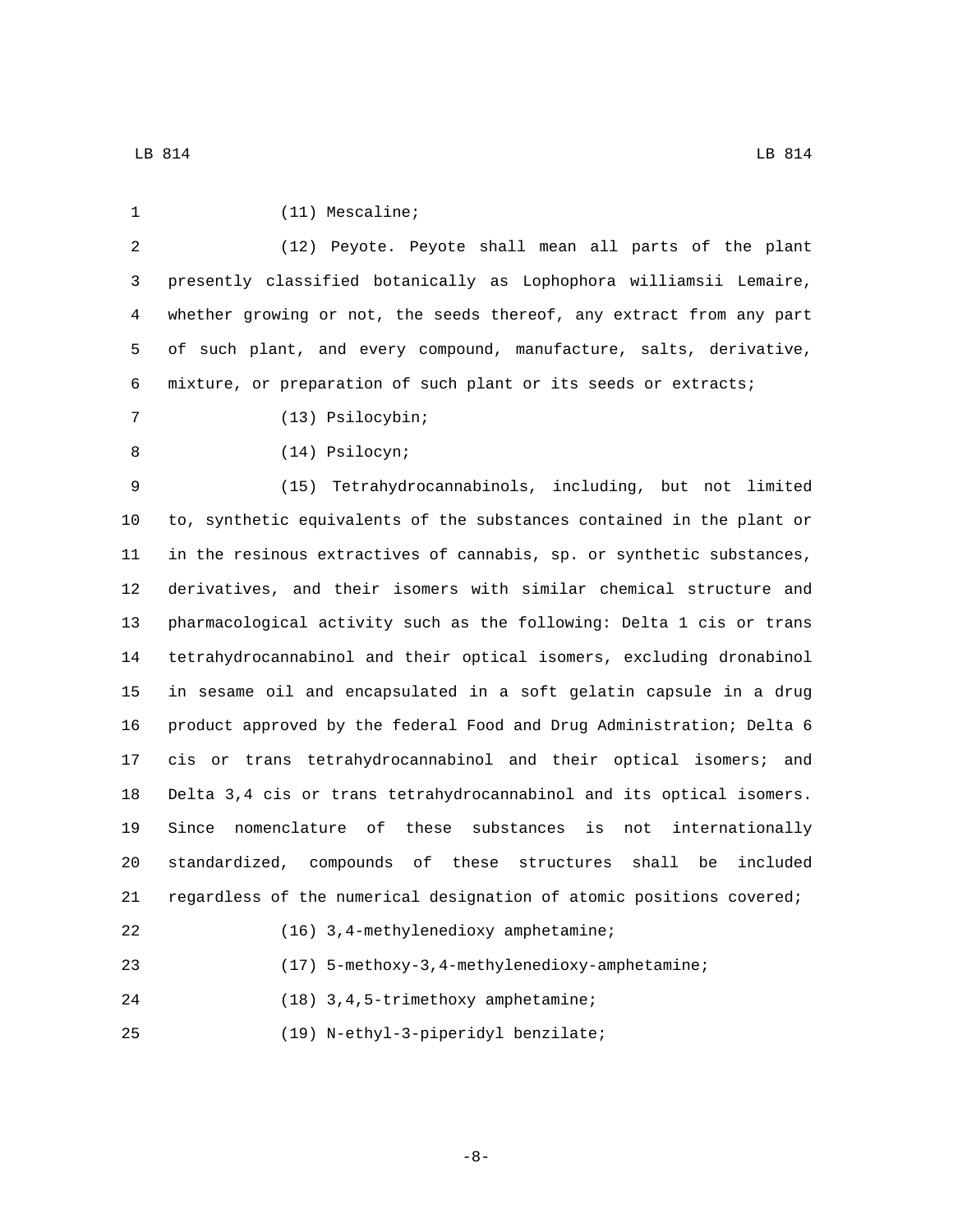(20) N-methyl-3-piperidyl benzilate;1 (21) Thiophene analog of phencyclidine. Trade and other names shall include, but are not limited to: 1-(1-(2-thienyl)- cyclohexyl)-piperidine; 2-thienyl analog of phencyclidine; TPCP; and 5 TCP; (22) 2,5-dimethoxyamphetamine. Trade and other names shall include, but are not limited to: 2,5-dimethoxy-alpha-8 methylphenethylamine; and 2,5-DMA; (23) Hashish or concentrated cannabis;9 (24) Parahexyl. Trade and other names shall include, but are not limited to: 3-Hexyl-1-hydroxy-7,8,9,10-tetrahydro-6,6,9- 12 trimethyl-6H-dibenzo(b,d)pyran; and Synhexyl; (25) Ethylamine analog of phencyclidine. Trade and other names shall include, but are not limited to: N-ethyl-1- phenylcyclohexylamine; (1-phenylcyclohexyl)ethylamine; N-(1- 16 phenylcyclohexyl)ethylamine; cyclohexamine; and PCE; (26) Pyrrolidine analog of phencyclidine. Trade and other names shall include, but are not limited to: 1-(1-phenylcyclohexyl)- 19 pyrrolidine; PCPy; and PHP; (27) 3,4-methylenedioxymethamphetamine (MDMA), its optical, positional, and geometric isomers, salts, and salts of 22 isomers; (28) 4-Bromo-2,5-dimethoxyphenethylamine. Some trade or other names: 2-(4-bromo-2,5-dimethoxyphenyl)-1-aminoethane; alpha-

25 desmethyl DOB; 2C-B; and Nexus;

-9-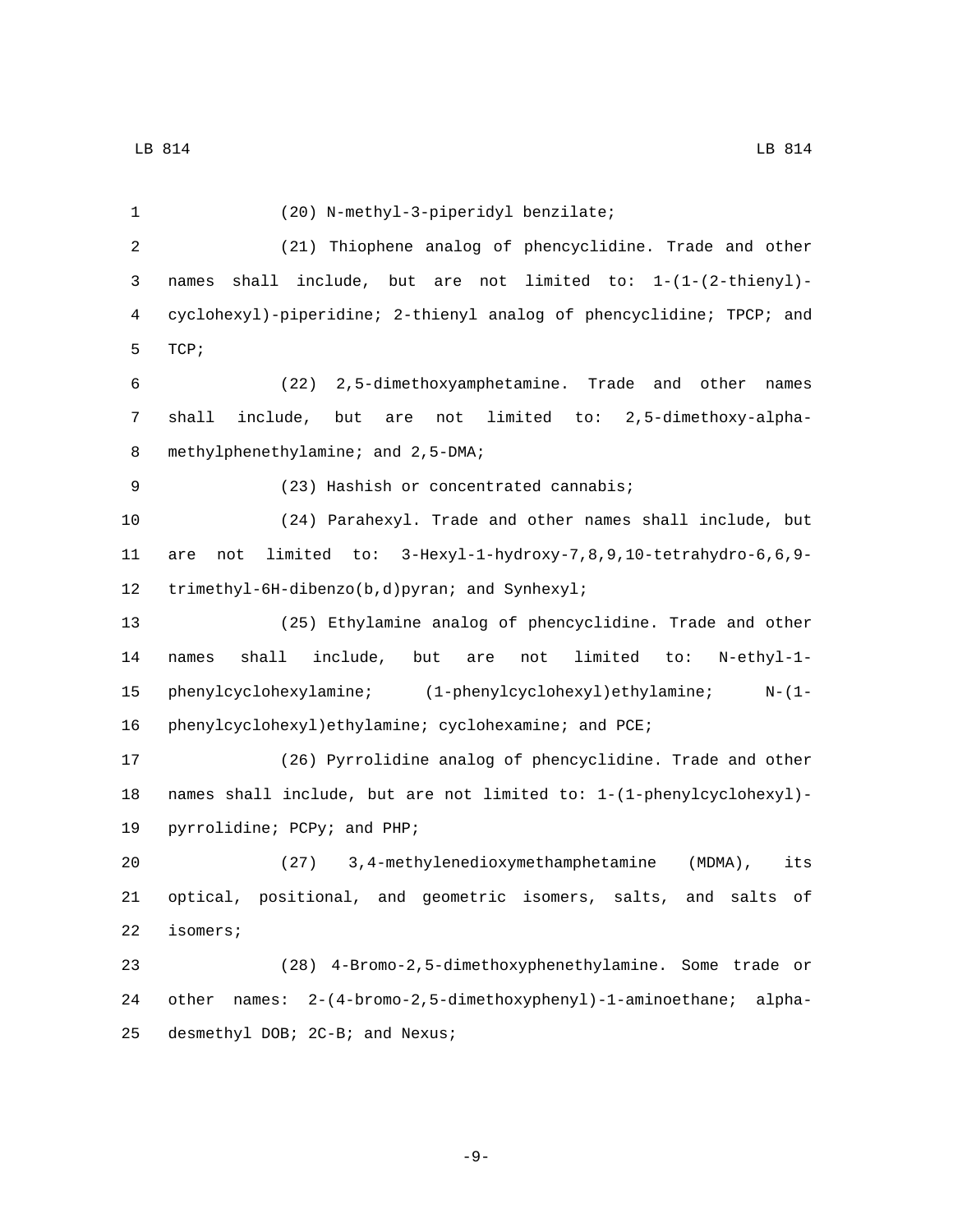(29) Alpha-ethyltryptamine. Some trade or other names: etryptamine; Monase; alpha-ethyl-1H-indole-3-ethanamine; 3-(2- 3 aminobutyl) indole; alpha-ET; and AET; (30) 2,5-dimethoxy-4-ethylamphet-amine; and DOET; (31) 1-(1-(2-thienyl)cyclohexyl)pyrrolidine; and TCPy; (32) Alpha-methyltryptamine, which is also known as AMT; (33) 5-Methoxy-N,N-diisopropyltryptamine, which is also 8 known as 5-MeO-DIPT; (34) Salvia divinorum or Salvinorin A. Salvia divinorum or Salvinorin A includes all parts of the plant presently classified botanically as Salvia divinorum, whether growing or not, the seeds thereof, any extract from any part of such plant, and every compound, manufacture, derivative, mixture, or preparation of such plant, its seeds, or its extracts, including salts, isomers, and salts of isomers whenever the existence of such salts, isomers, and salts of 16 isomers is possible within the specific chemical designation; and (35) Any material, compound, mixture, or preparation containing any quantity of synthetically produced cannabinoids as listed in subdivisions (i) through (viii) of this subdivision, including their salts, isomers, and salts of isomers, unless specifically excepted elsewhere in this section. Since nomenclature of these synthetically produced cannabinoids is not internationally standardized and may continually evolve, these structures or compounds of these structures shall be included under this subdivision, regardless of their specific numerical designation of

 $-10-$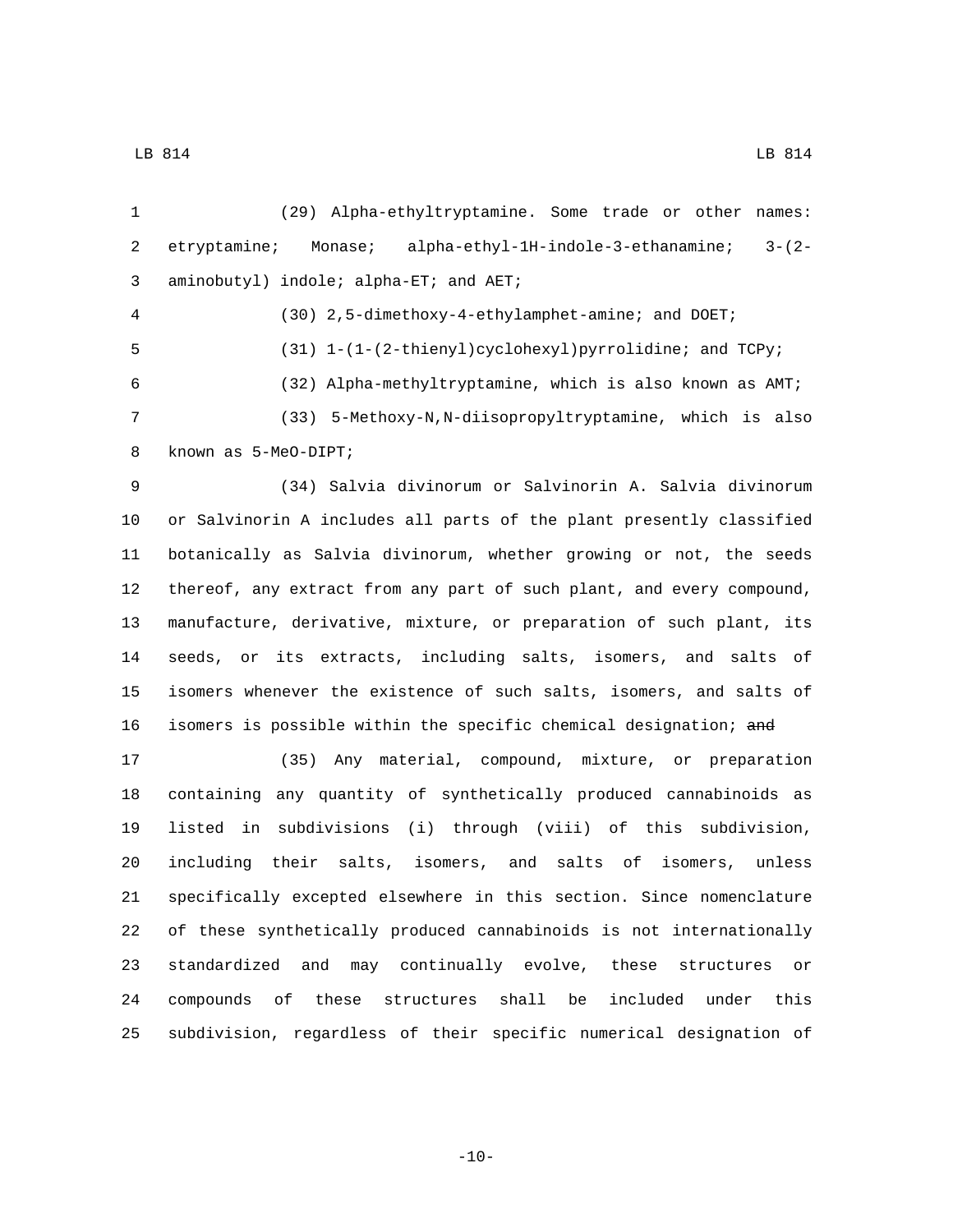atomic positions covered, so long as it can be determined through some form of scientific testing or analysis that the substance contains properties that fit within one or more of the following categories:4

 (i) Tetrahydrocannabinols: Meaning tetrahydrocannabinols naturally contained in a plant of the genus cannabis (cannabis plant), as well as synthetic equivalents of the substances contained in the plant, or in the resinous extractives of cannabis, sp. and/or synthetic substances, derivatives, and their isomers with similar chemical structure and pharmacological activity such as the following: Delta 1 cis or trans tetrahydrocannabinol, and their optical isomers Delta 6 cis or trans tetrahydrocannabinol, and their optical isomers Delta 3,4 cis or trans tetrahydrocannabinol, and its 14 optical isomers;

 (ii) Naphthoylindoles: Any compound containing a 3-(1- naphthoyl)indole structure with substitution at the nitrogen atom of the indole ring by a alkyl, haloalkyl, alkenyl, cycloalkylmethyl, cycloalkylethyl or 2-(4-morpholinyl)ethyl group, whether or not further substituted in the indole ring to any extent and whether or 20 not substituted in the naphthyl ring to any extent;

 (iii) Naphthylmethylindoles: Any compound containing a 1 H-indol-3-yl-(1-naphthyl)methane structure with substitution at the nitrogen atom of the indole ring by a alkyl, haloalkyl, alkenyl, cycloalkylmethyl, cycloalkylethyl or 2-(4-morpholinyl)ethyl group, whether or not further substituted in the indole ring to any extent

LB 814 LB 814

-11-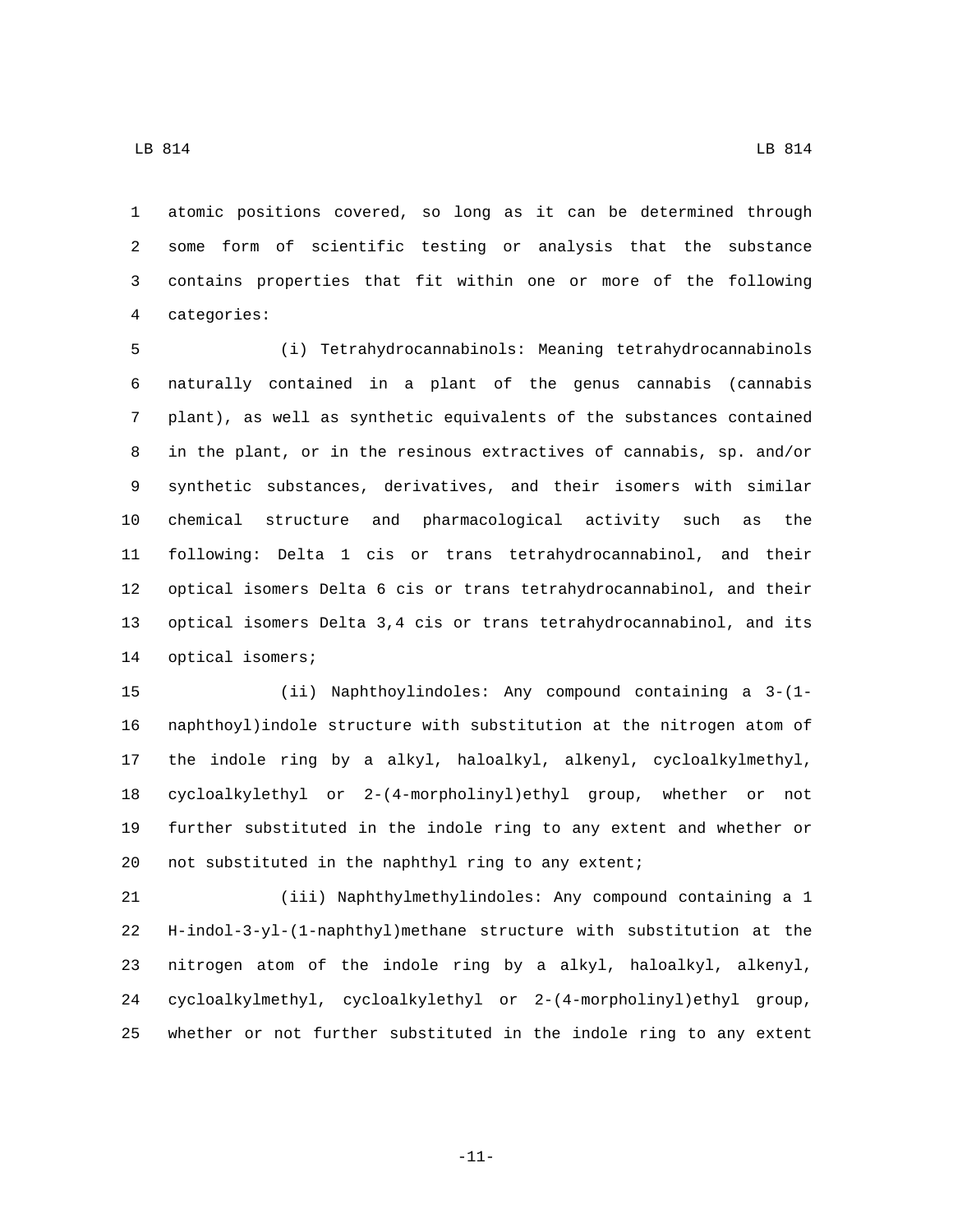and whether or not substituted in the naphthyl ring to any extent;

 (iv) Naphthoylpyrroles: Any compound containing a 3-(1- naphthoyl)pyrrole structure with substitution at the nitrogen atom of the pyrrole ring by a alkyl, haloalkyl, alkenyl, cycloalkylmethyl, cycloalkylethyl or 2-(4-morpholinyl)ethyl group, whether or not further substituted in the pyrrole ring to any extent and whether or not substituted in the naphthyl ring to any extent;

 (v) Naphthylideneindenes: Any compound containing a naphthylideneindene structure with substitution at the 3-position of the indene ring by a alkyl, haloalkyl, alkenyl, cycloalkylmethyl, cycloalkylethyl or 2-(4-morpholinyl)ethyl group, whether or not further substituted in the indene ring to any extent and whether or not substituted in the naphthyl ring to any extent;

 (vi) Phenylacetylindoles: Any compound containing a 3- phenylacetylindole structure with substitution at the nitrogen atom of the indole ring by a alkyl, haloalkyl, alkenyl, cycloalkylmethyl, cycloalkylethyl or 2-(4-morpholinyl)ethyl group, whether or not further substituted in the indole ring to any extent and whether or 19 not substituted in the phenyl ring to any extent;

 (vii) Cyclohexylphenols: Any compound containing a 2-(3- hydroxycyclohexyl)phenol structure with substitution at the 5- position of the phenolic ring by a alkyl, haloalkyl, alkenyl, cycloalkylmethyl, cycloalkylethyl or 2-(4-morpholinyl)ethyl group, whether or not substituted in the cyclohexyl ring to any extent; and (viii) Benzoylindoles: Any compound containing a 3-

-12-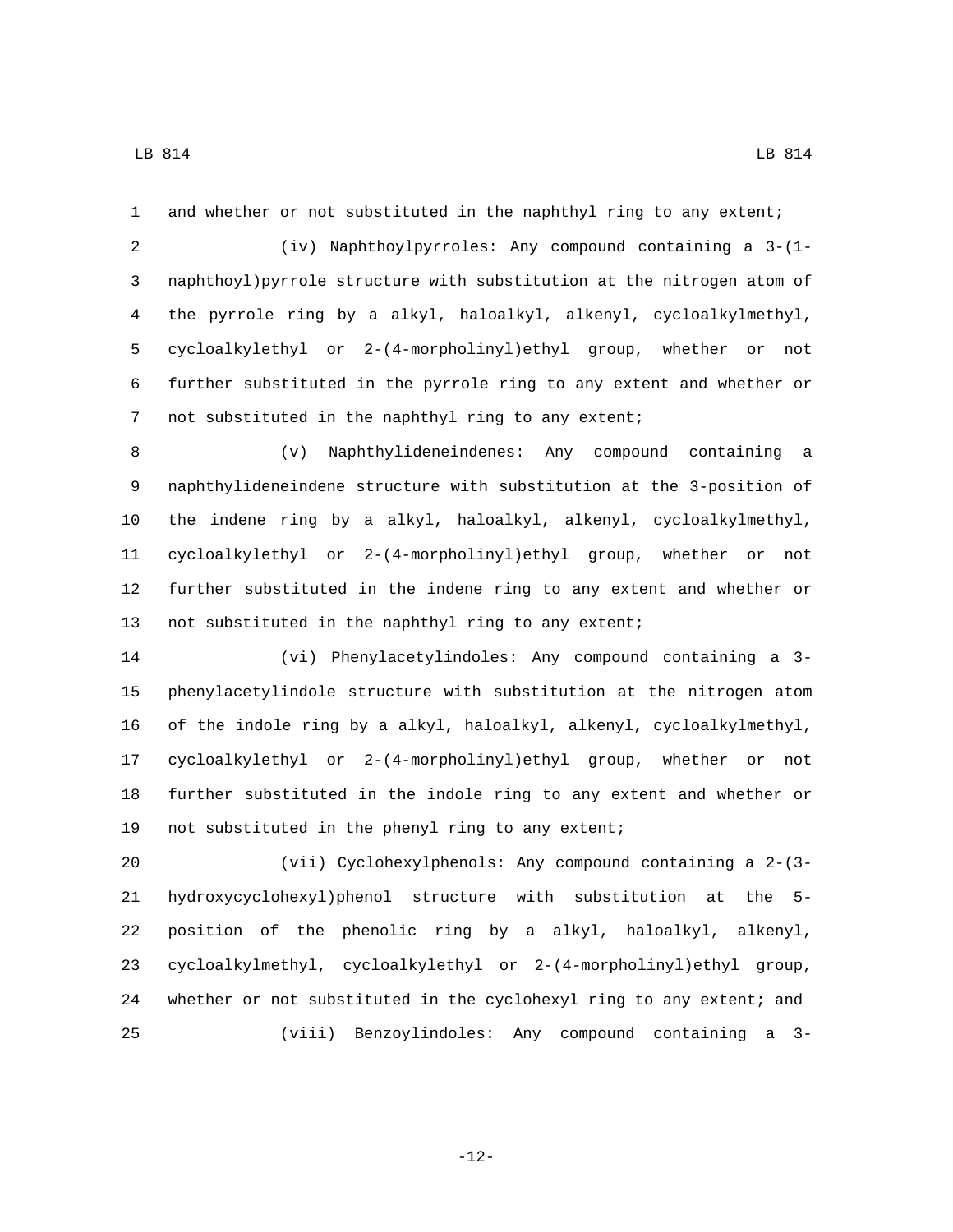| 1  | (benzoyl) indole structure with substitution at the nitrogen atom of  |
|----|-----------------------------------------------------------------------|
| 2  | the indole ring by a alkyl, haloalkyl, alkenyl, cycloalkylmethyl,     |
| 3  | cycloalkylethyl or 2-(4-morpholinyl)ethyl group, whether or<br>not    |
| 4  | further substituted in the indole ring to any extent and whether or   |
| 5  | not substituted in the phenyl ring to any extent; and -               |
| 6  | $(36)(A)$ Any substance containing any quantity of the                |
| 7  | following materials, compounds, mixtures, or structures:              |
| 8  | (i) 3,4-methylenedioxymethcathinone, or bk-MDMA, or                   |
| 9  | methylone;                                                            |
| 10 | (ii) 3,4-methylenedioxypyrovalerone, or MDPV;                         |
| 11 | (iii) 4-methylmethcathinone, or 4-MMC, or mephedrone;                 |
| 12 | (iv) 4-methoxymethcathinone, or bk-PMMA, or<br>PMMC, or               |
| 13 | methedrone;                                                           |
| 14 | (v) Fluoromethcathinone, or FMC;                                      |
| 15 | (vi) Napthylpyrovalerone, or naphyrone; or                            |
| 16 | (vii) Beta-keto-N-methylbenzodioxolylpropylamine; or                  |
| 17 | (B) Unless listed in another schedule, any substance                  |
| 18 | which contains any quantity of any material, compound, mixture, or    |
| 19 | structure, other than buproprion, that is structurally derived by any |
| 20 | means from 2-aminopropan-1-one by substitution at the 1-position with |
| 21 | either phenyl, naphthyl, or thiophene ring systems, whether or not    |
| 22 | the compound is further modified in any of the following ways:        |
| 23 | (i) Substitution in the ring system to any extent with                |
| 24 | alkyl, alkoxy, alkylenedioxy, haloalkyl, hydroxyl, or halide          |
| 25 | substituents, whether or not further substituted in the ring system   |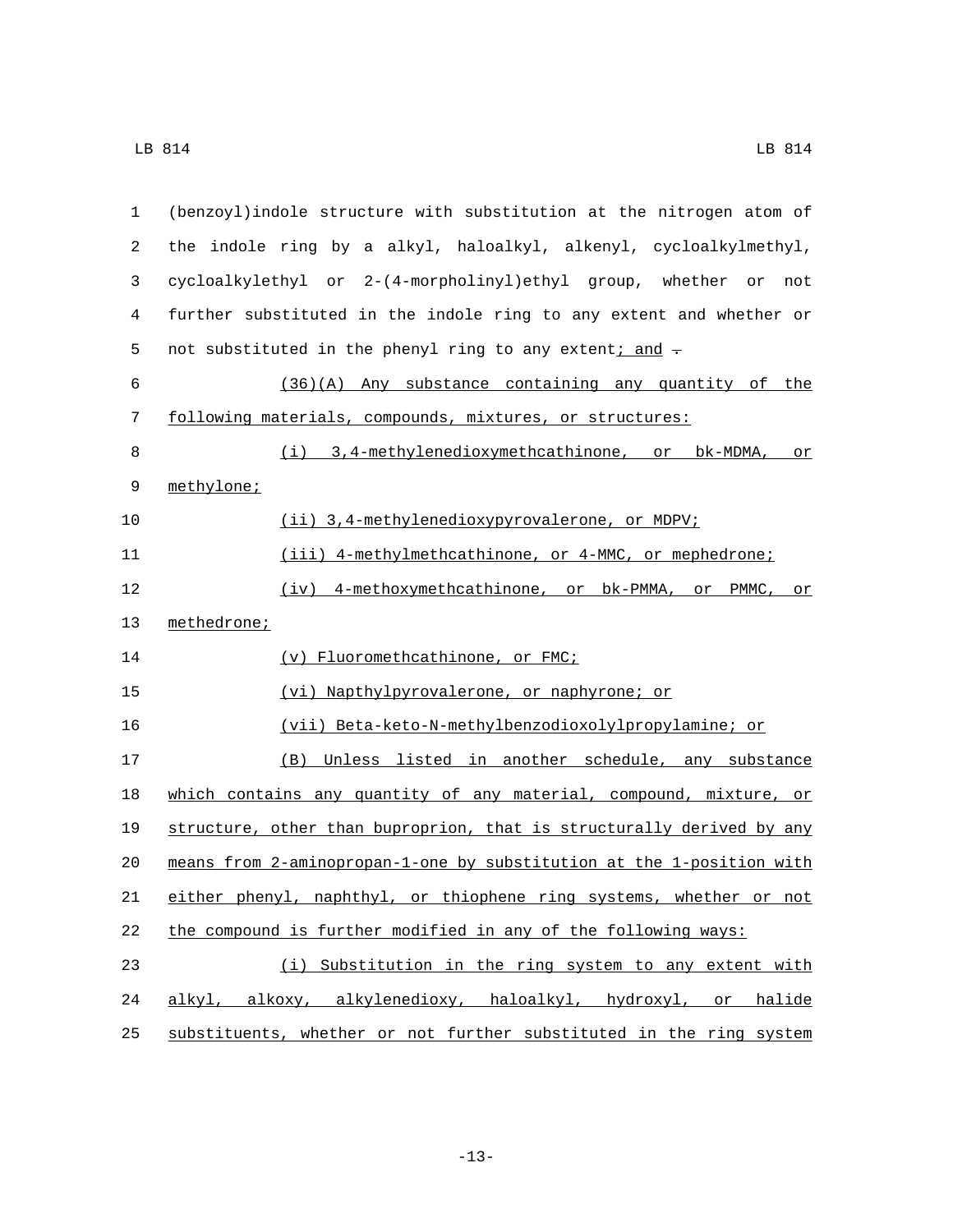1 by one or more other univalent substituents; 2 (ii) Substitution at the 3-position with an acyclic alkyl 3 substituent; or 4 (iii) Substitution at the 2-amino nitrogen atom with 5 alkyl or dialkyl groups, or by inclusion of the 2-amino nitrogen atom 6 in a cyclic structure. 7 (d) Unless specifically excepted or unless listed in 8 another schedule, any material, compound, mixture, or preparation 9 which contains any quantity of the following substances having a 10 depressant effect on the central nervous system, including its salts, 11 isomers, and salts of isomers whenever the existence of such salts, 12 isomers, and salts of isomers is possible within the specific 13 chemical designation: 14 (1) Mecloqualone; 15 (2) Methaqualone; and 16 (3) Gamma-Hydroxybutyric Acid. Some other names include: 17 GHB; Gamma-hydroxybutyrate; 4-Hydroxybutyrate; 4-Hydroxybutanoic 18 Acid; Sodium Oxybate; and Sodium Oxybutyrate. 19 (e) Unless specifically excepted or unless listed in 20 another schedule, any material, compound, mixture, or preparation 21 which contains any quantity of the following substances having a 22 stimulant effect on the central nervous system, including its salts, isomers, and salts of isomers:23 24 (1) Fenethylline; (2) N-ethylamphetamine;25

-14-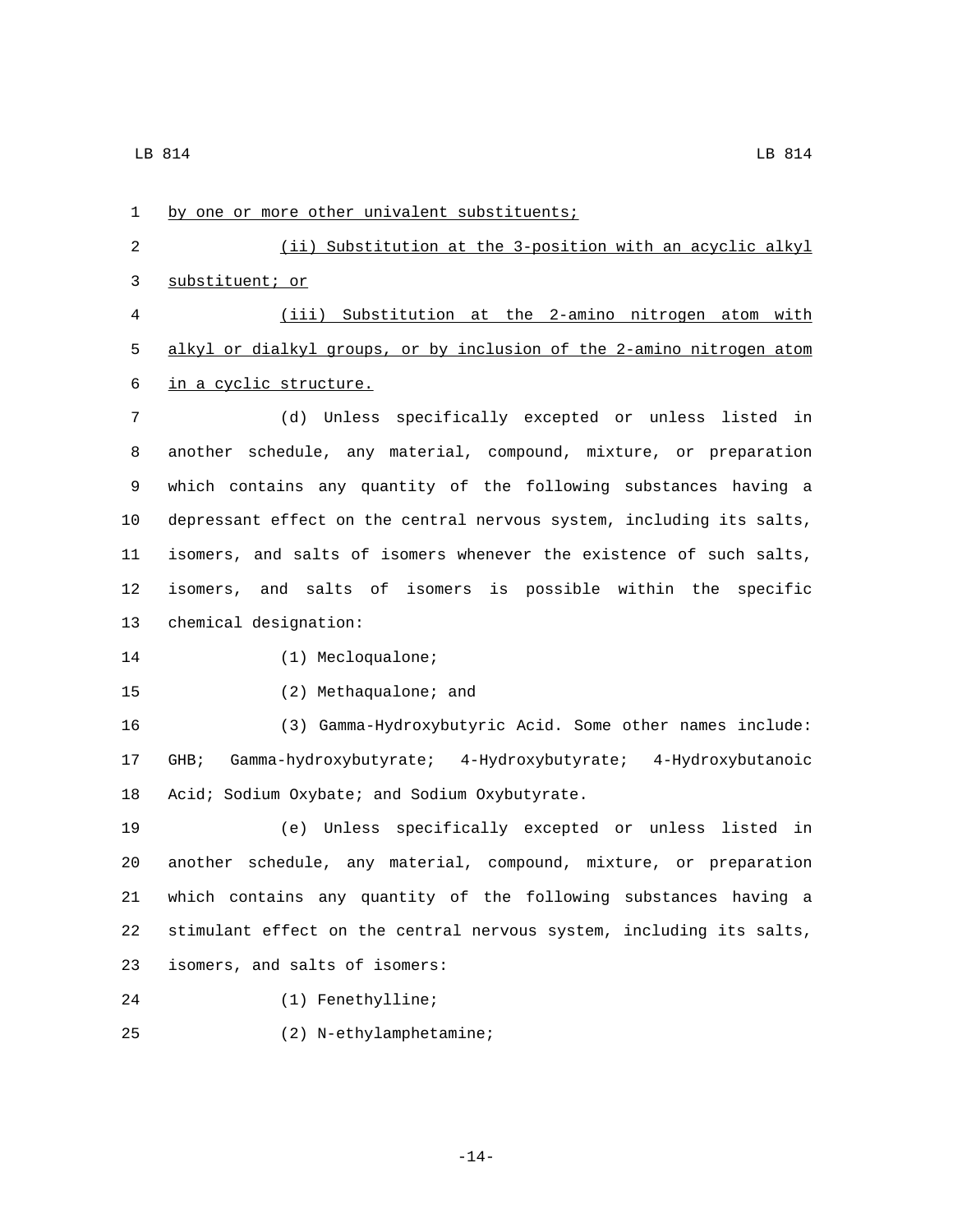(3) Aminorex; aminoxaphen; 2-amino-5-phenyl-2-oxazoline; or 4,5-dihydro-5-phenyl-2-oxazolamine;2 (4) Cathinone; 2-amino-1-phenyl-1-propanone; alpha- aminopropiophenone; 2-aminopropiophenone; and norephedrone; (5) Methcathinone, its salts, optical isomers, and salts of optical isomers. Some other names: 2-(methylamino)-propiophenone; alpha-(methylamino)propiophenone; 2-(methylamino)-1-phenylpropan-1- 8 one; alpha-N-methylaminopropiophenone; methylcathinone; 9 monomethylpropion; ephedrone; N-methylcathinone; AL-464; AL-422; 10 AL-463; and UR1432; (6) (+/-)cis-4-methylaminorex; and (+/-)cis-4,5- 12 dihydro-4-methyl-5-phenyl-2-oxazolamine; (7) N,N-dimethylamphetamine; N,N-alpha-trimethyl- benzeneethanamine; and N,N-alpha-trimethylphenethylamine; and (8) Benzylpiperazine, 1-benzylpiperazine. (f) Any controlled substance analogue to the extent 17 intended for human consumption. 18 Schedule II (a) Any of the following substances except those narcotic drugs listed in other schedules whether produced directly or indirectly by extraction from substances of vegetable origin, independently by means of chemical synthesis, or by combination of 23 extraction and chemical synthesis: (1) Opium and opiate, and any salt, compound, derivative, or preparation of opium or opiate, excluding apomorphine,

-15-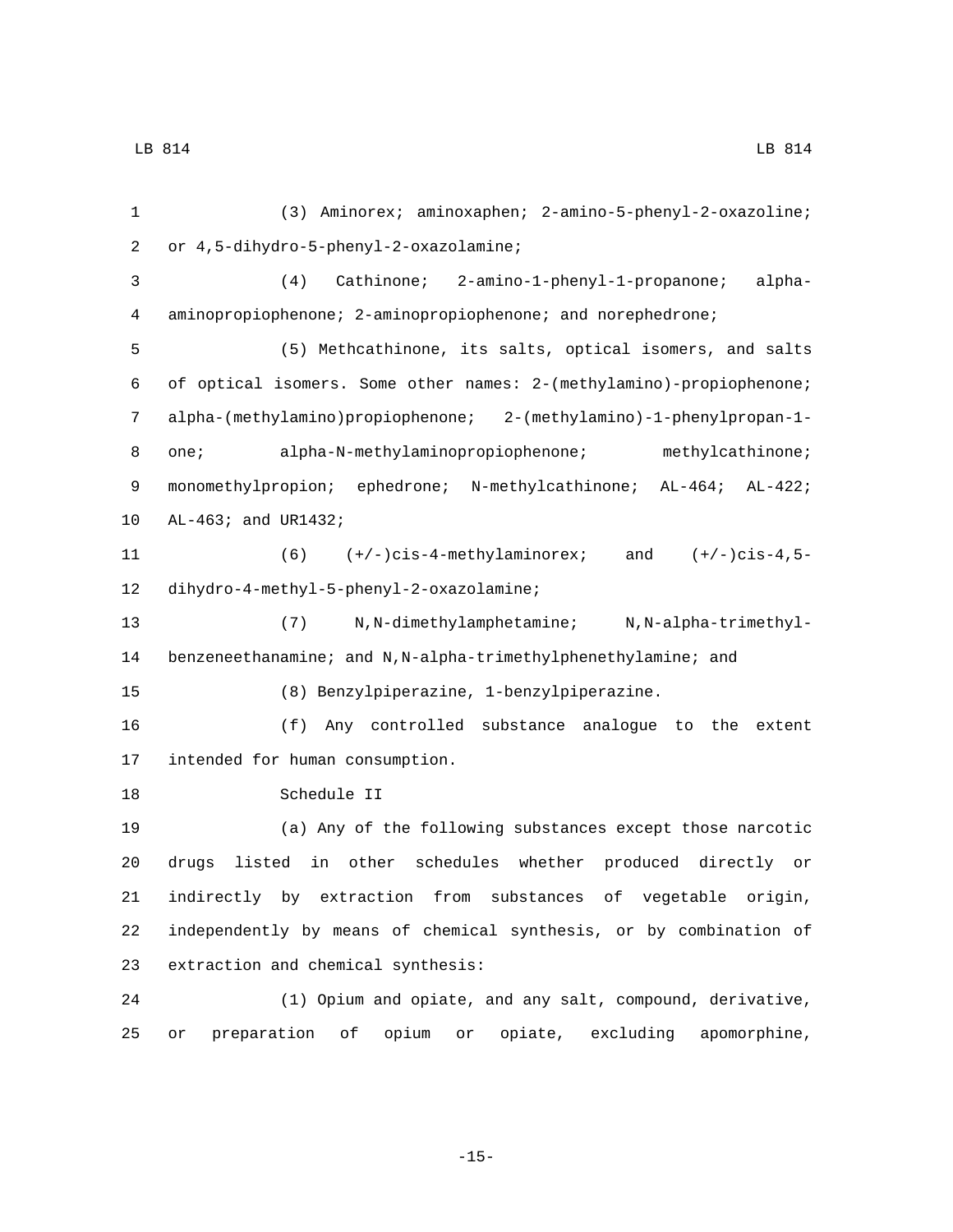| 1  | buprenorphine, thebaine-derived butorphanol, dextrorphan, nalbuphine, |
|----|-----------------------------------------------------------------------|
| 2  | nalmefene, naloxone, and naltrexone and their salts, but including    |
| 3  | the following:                                                        |
| 4  | (i) Raw opium;                                                        |
| 5  | (ii) Opium extracts;                                                  |
| 6  | (iii) Opium fluid;                                                    |
| 7  | (iv) Powdered opium;                                                  |
| 8  | (v) Granulated opium;                                                 |
| 9  | (vi) Tincture of opium;                                               |
| 10 | (vii) Codeine;                                                        |
| 11 | (viii) Ethylmorphine;                                                 |
| 12 | (ix) Etorphine hydrochloride;                                         |
| 13 | $(x)$ Hydrocodone;                                                    |
| 14 | $(xi)$ Hydromorphone;                                                 |
| 15 | (xii) Metopon;                                                        |
| 16 | (xiii) Morphine;                                                      |
| 17 | (xiv) Oxycodone;                                                      |
| 18 | (xv) Oxymorphone;                                                     |
| 19 | $(xvi)$ Oripavine;                                                    |
| 20 | (xvii) Thebaine; and                                                  |
| 21 | (xviii) Dihydroetorphine;                                             |
| 22 | (2)<br>Any salt, compound, derivative, or preparation                 |
| 23 | thereof which is chemically equivalent to or identical with any of    |
| 24 | the substances referred to in subdivision (1) of this subdivision,    |
| 25 | except that these substances shall not include the isoquinoline       |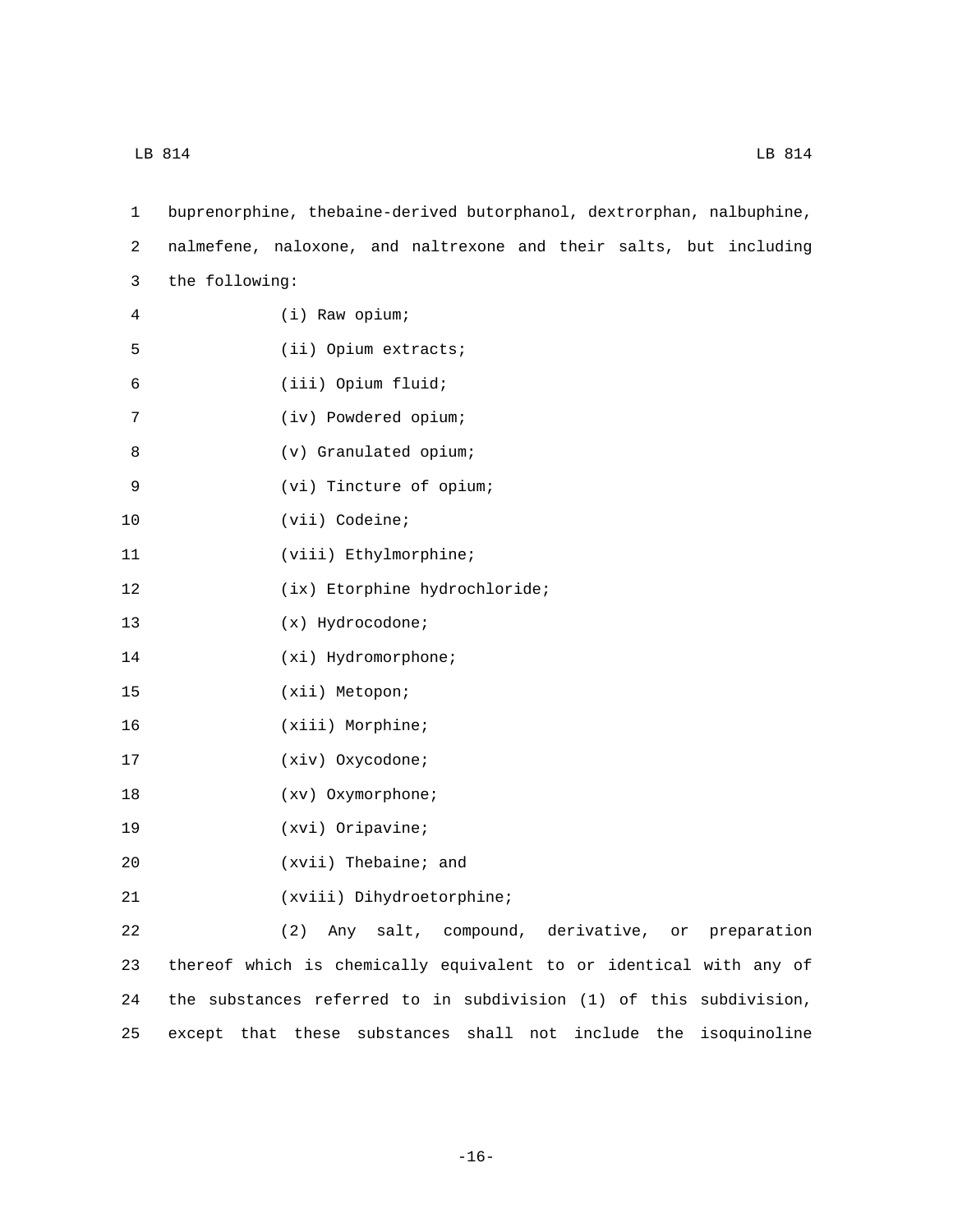alkaloids of opium;1 (3) Opium poppy and poppy straw;2 3 (4) Coca leaves and any salt, compound, derivative, or 4 preparation of coca leaves, and any salt, compound, derivative, or 5 preparation thereof which is chemically equivalent to or identical 6 with any of these substances, including cocaine and its salts, 7 optical isomers, and salts of optical isomers, except that the 8 substances shall not include decocainized coca leaves or extractions 9 which do not contain cocaine or ecgonine; and 10 (5) Concentrate of poppy straw, the crude extract of 11 poppy straw in either liquid, solid, or powder form which contains 12 the phenanthrene alkaloids of the opium poppy. 13 (b) Unless specifically excepted or unless in another 14 schedule any of the following opiates, including their isomers, 15 esters, ethers, salts, and salts of their isomers, esters, and ethers 16 whenever the existence of such isomers, esters, ethers, and salts is 17 possible within the specific chemical designation, dextrorphan 18 excepted: 19 (1) Alphaprodine; (2) Anileridine;20 21 (3) Bezitramide; 22 (4) Diphenoxylate;

- (5) Fentanyl;23
- 24 (6) Isomethadone;
- (7) Levomethorphan;25

-17-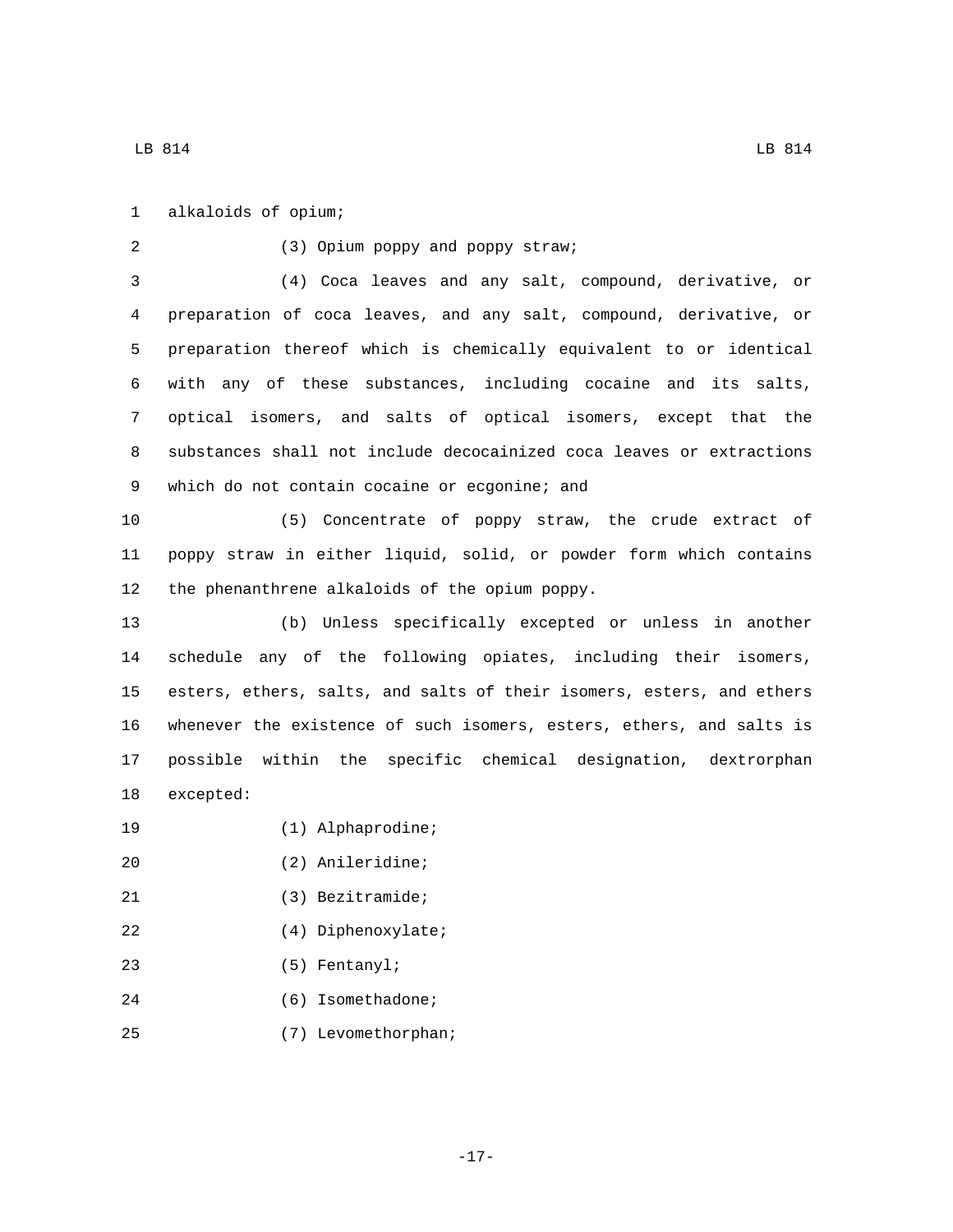| $\mathbf 1$ | (8) Levorphanol;                                          |  |
|-------------|-----------------------------------------------------------|--|
| 2           | (9) Metazocine;                                           |  |
| 3           | (10) Methadone;                                           |  |
| 4           | (11) Methadone-intermediate, 4-cyano-2-dimethylamino-4,4- |  |
| 5           | diphenyl butane;                                          |  |
| 6           | Moramide-intermediate, 2-methyl-3-morpholino-1,1-<br>(12) |  |
| 7           | diphenylpropane-carboxylic acid;                          |  |
| 8           | (13) Pethidine or meperidine;                             |  |
| 9           | (14)<br>Pethidine-Intermediate-A, 4-cyano-1-methyl-4-     |  |
| 10          | phenylpiperidine;                                         |  |
| 11          | (15) Pethidine-Intermediate-B,<br>ethyl-4-                |  |
| 12          | phenylpiperidine-4-carboxylate;                           |  |
| 13          | (16)<br>Pethidine-Intermediate-C,<br>$1$ -methy $1-4-$    |  |
| 14          | phenylpiperidine-4-carboxylic acid;                       |  |
| 15          | $(17)$ Phenazocine;                                       |  |
| 16          | (18) Piminodine;                                          |  |
| 17          | (19) Racemethorphan;                                      |  |
| 18          | (20) Racemorphan;                                         |  |
| 19          | (21) Dihydrocodeine;                                      |  |
| 20          | (22) Bulk Propoxyphene in nondosage forms;                |  |
| 21          | (23) Sufentanil;                                          |  |
| 22          | (24) Alfentanil;                                          |  |
| 23          | (25) Levo-alphacetylmethadol which is also known as levo- |  |
| 24          | alpha-acetylmethadol, levomethadyl acetate, and LAAM;     |  |
| 25          | (26) Carfentanil;                                         |  |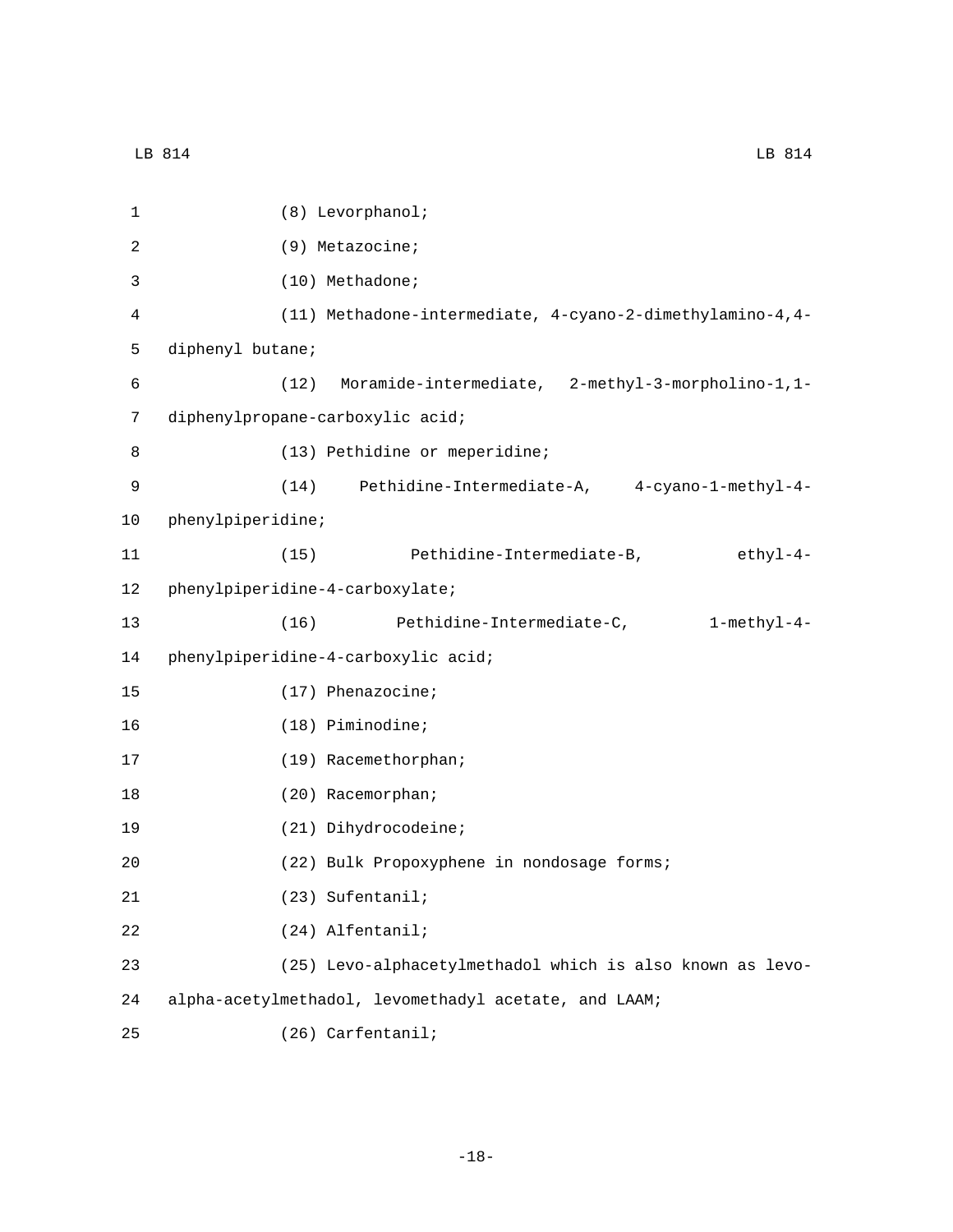| 1  | (27) Remifentanil; and                                                |
|----|-----------------------------------------------------------------------|
| 2  | (28) Tapentadol.                                                      |
| 3  | (c) Any material, compound, mixture, or preparation which             |
| 4  | contains any quantity of the following substances having a potential  |
| 5  | for abuse associated with a stimulant effect on the central nervous   |
| 6  | system:                                                               |
| 7  | (1) Amphetamine, its salts, optical isomers, and salts of             |
| 8  | its optical isomers;                                                  |
| 9  | (2) Phenmetrazine and its salts;                                      |
| 10 | (3) Methamphetamine, its salts, isomers, and salts of its             |
| 11 | isomers; and                                                          |
| 12 | (4) Methylphenidate.                                                  |
| 13 | (d) Any material, compound, mixture, or preparation which             |
| 14 | contains any quantity of the following substances having a potential  |
| 15 | for abuse associated with a depressant effect on the central nervous  |
| 16 | system, including their salts, isomers, and salts of isomers whenever |
| 17 | the existence of such salts, isomers, and salts of isomers<br>is      |
| 18 | possible within the specific chemical designations:                   |
| 19 | $(1)$ Amobarbital;                                                    |
| 20 | $(2)$ Secobarbital;                                                   |
| 21 | $(3)$ Pentobarbital;                                                  |
| 22 | (4) Phencyclidine; and                                                |
| 23 | (5) Glutethimide.                                                     |
| 24 | (e) Hallucinogenic substances known as:                               |
| 25 | (1) Nabilone. Another name for nabilone: $(+/-)$ -trans-3-            |

-19-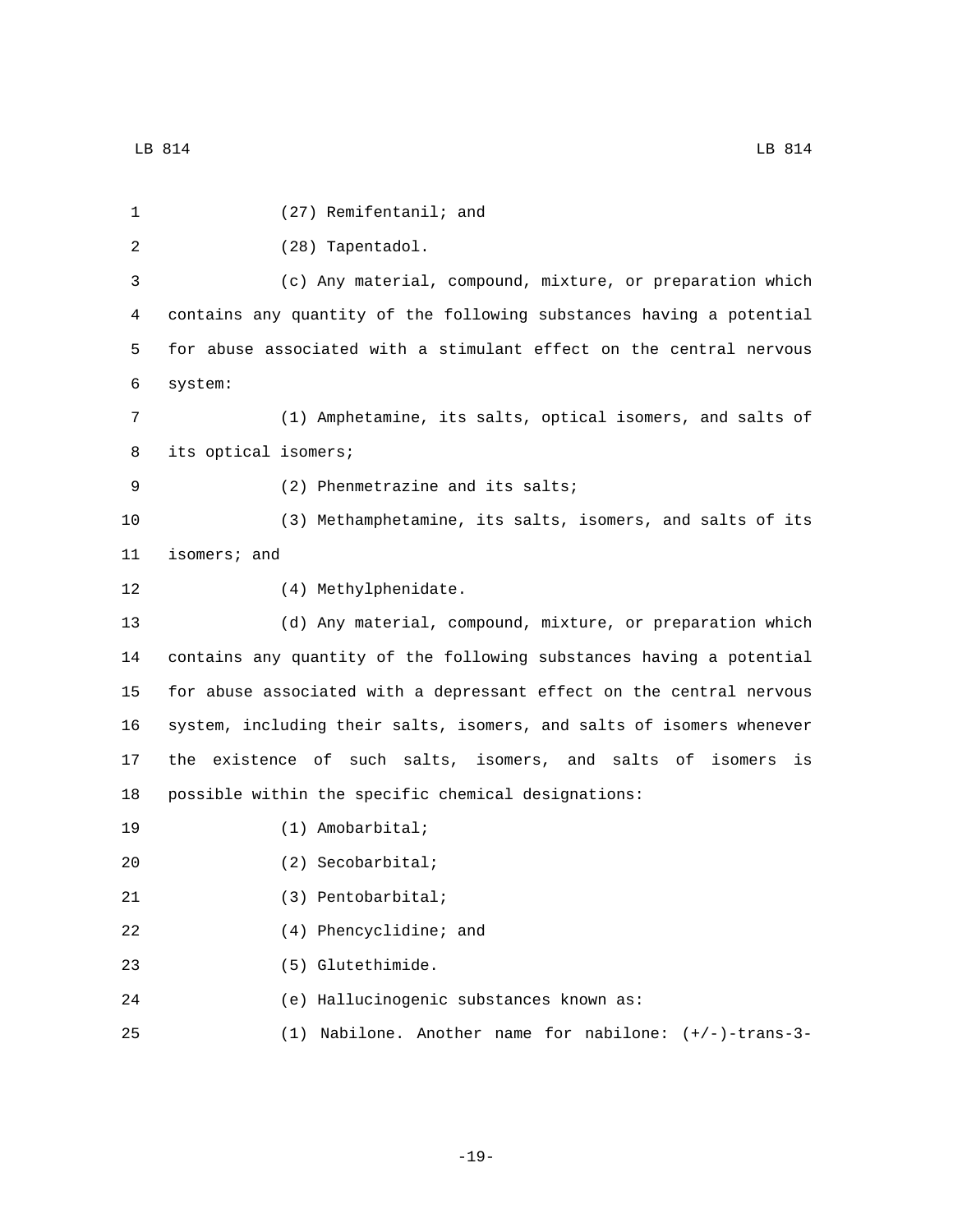1 (1,1-dimethylheptyl)- 6,6a,7,8,10,10a-Hexahydro-1-hydroxy-6,6 dimethyl-9H-dibenzo(b,d)pyran-9-one.2

3 (f) Unless specifically excepted or unless listed in 4 another schedule, any material, compound, mixture, or preparation 5 which contains any quantity of the following substances:

 (1) Immediate precursor to amphetamine and methamphetamine: Phenylacetone. Trade and other names shall include, but are not limited to: Phenyl-2-propanone; P2P; benzyl methyl 9 ketone; and methyl benzyl ketone; or

10 (2) Immediate precursors to phencyclidine, PCP:

11 (i) 1-phenylcyclohexylamine; or

12 (ii) 1-piperidinocyclohexanecarbonitrile, PCC.

13 Schedule III

 (a) Any material, compound, mixture, or preparation which contains any quantity of the following substances having a potential for abuse associated with a stimulant effect on the central nervous system, including their salts, isomers, whether optical, position, or geometric, and salts of such isomers whenever the existence of such salts, isomers, and salts of isomers is possible within the specific 20 chemical designation:

- 21 (1) Benzphetamine;
- (2) Chlorphentermine;
- (3) Clortermine; and
- 24 (4) Phendimetrazine.
- 25 (b) Any material, compound, mixture, or preparation which

-20-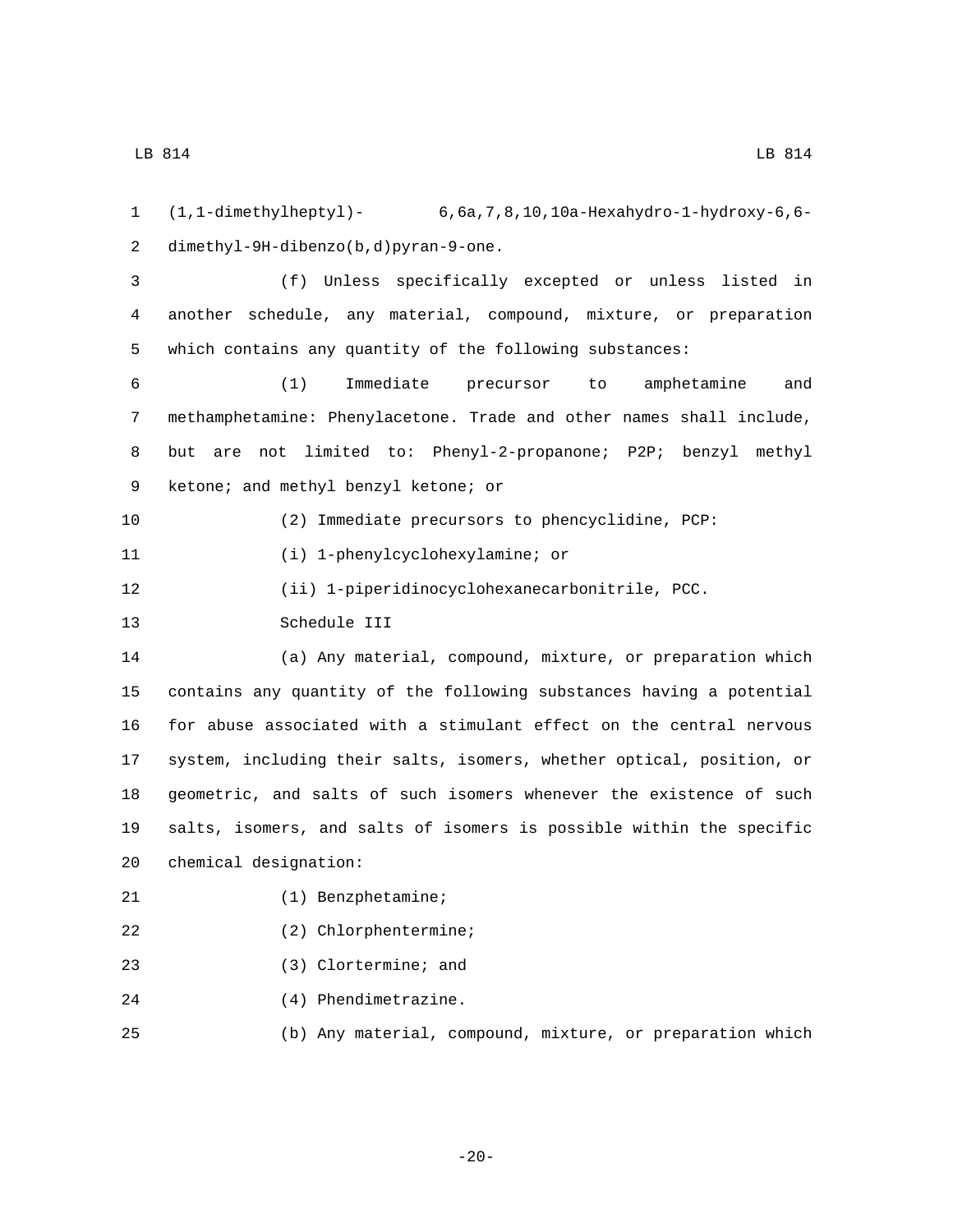1 contains any quantity of the following substances having a potential 2 for abuse associated with a depressant effect on the central nervous system:3

 (1) Any substance which contains any quantity of a derivative of barbituric acid or any salt of a derivative of barbituric acid, except those substances which are specifically 7 listed in other schedules of this section;

- 8 (2) Chlorhexadol;
- (3) Lysergic acid;9
- 10 (4) Lysergic acid amide;
- 11 (5) Methyprylon;
- 12 (6) Sulfondiethylmethane;
- 13 (7) Sulfonethylmethane;
- 14 (8) Sulfonmethane;
- 15 (9) Nalorphine;

 (10) Any compound, mixture, or preparation containing amobarbital, secobarbital, pentobarbital, or any salt thereof and one or more other active medicinal ingredients which are not listed in 19 any schedule;

 (11) Any suppository dosage form containing amobarbital, secobarbital, pentobarbital, or any salt of any of these drugs and approved by the Food and Drug Administration for marketing only as a 23 suppository;

24 (12) Any drug product containing gamma-hydroxybutyric 25 acid, including its salts, isomers, and salts of isomers, for which

-21-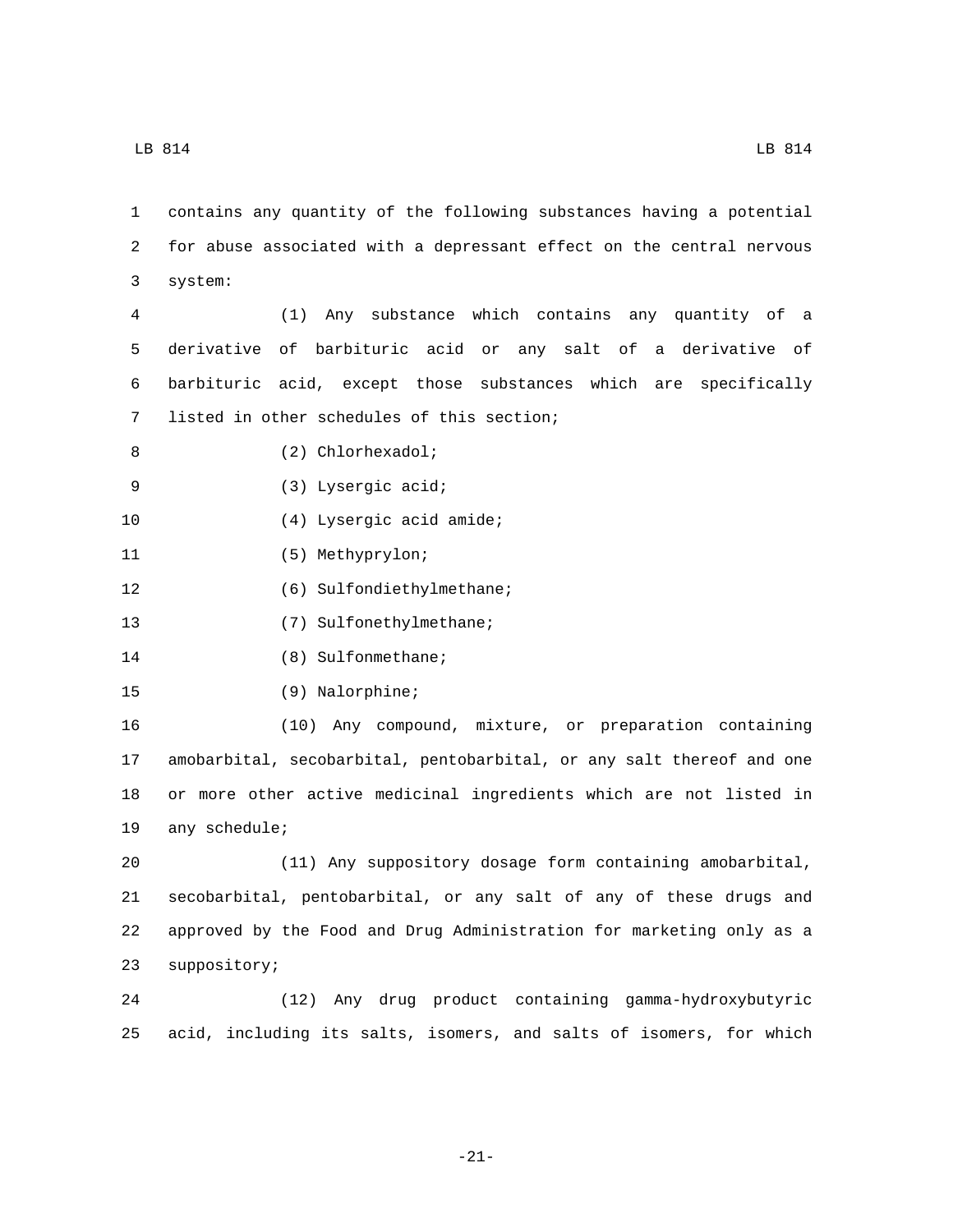an application is approved under section 505 of the Federal Food, Drug, and Cosmetic Act, 21 U.S.C. 355, as such section existed on 3 July 20, 2002;

 (13) Ketamine, its salts, isomers, and salts of isomers. Some other names for ketamine: (+/-)-2-(2-chlorophenyl)-2- (methylamino)-cyclohexanone; and6

 (14) Tiletamine and zolazepam or any salt thereof. Trade or other names for a tiletamine-zolazepam combination product shall include, but are not limited to: telazol. Trade or other names for tiletamine shall include, but are not limited to: 2-(ethylamino)-2- (2-thienyl)-cyclohexanone. Trade or other names for zolazepam shall include, but are not limited to: 4-(2-fluorophenyl)-6,8- dihydro-1,3,8-trimethylpyrazolo-(3,4-e) (1,4)-diazepin-7(1H)-one, and 14 flupyrazapon.

 (c) Unless specifically excepted or unless listed in 16 another schedule:

 (1) Any material, compound, mixture, or preparation containing limited quantities of any of the following narcotic drugs, or any salts calculated as the free anhydrous base or alkaloid, in 20 limited quantities as set forth below:

 (i) Not more than one and eight-tenths grams of codeine per one hundred milliliters or not more than ninety milligrams per dosage unit, with an equal or greater quantity of an isoquinoline alkaloid of opium;24

(ii) Not more than one and eight-tenths grams of codeine

-22-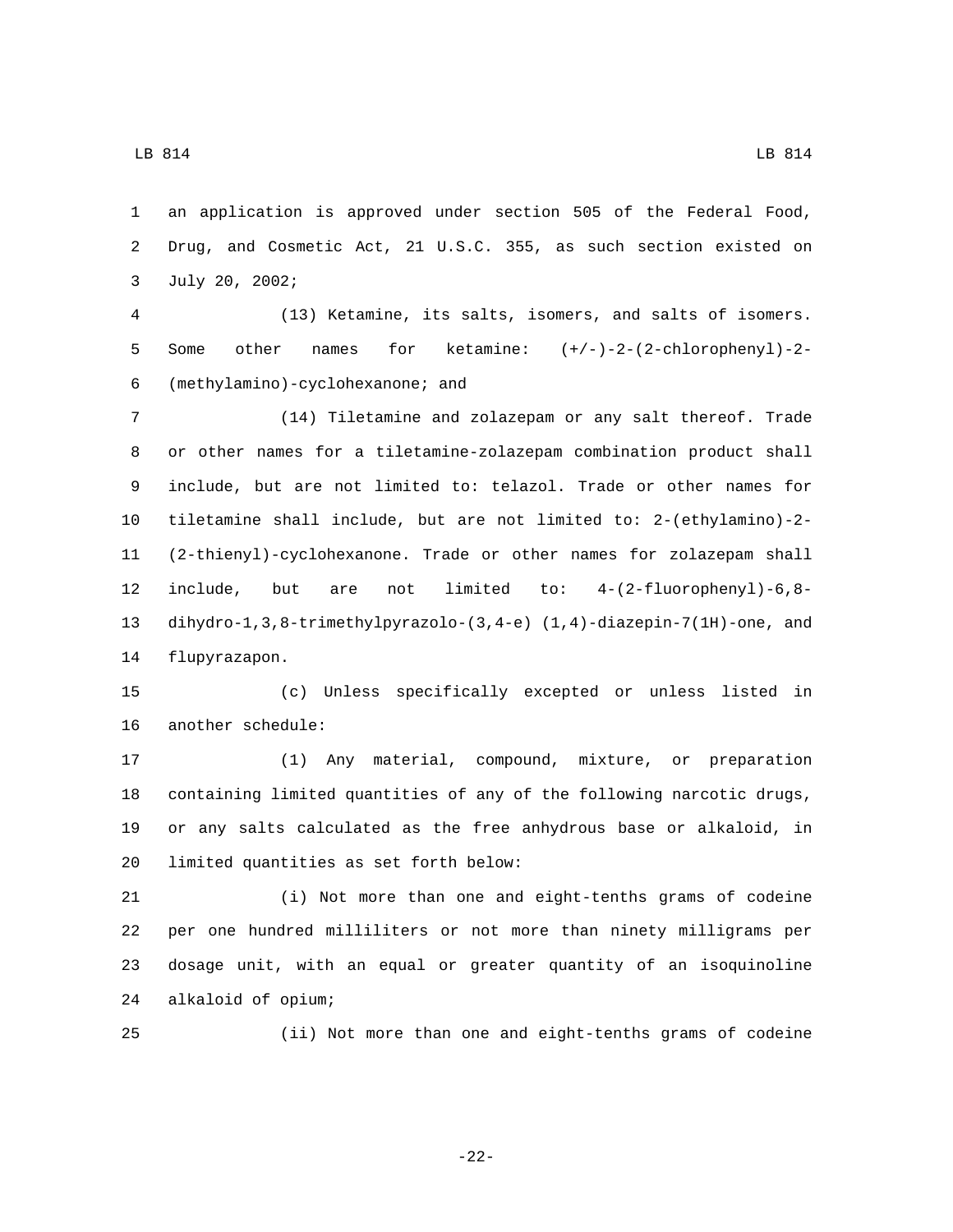per one hundred milliliters or not more than ninety milligrams per dosage unit, with one or more active, nonnarcotic ingredients in 3 recognized therapeutic amounts;

 (iii) Not more than three hundred milligrams of dihydrocodeinone which is also known as hydrocodone per one hundred milliliters or not more than fifteen milligrams per dosage unit, with a fourfold or greater quantity of an isoquinoline alkaloid of opium;

 (iv) Not more than three hundred milligrams of dihydrocodeinone which is also known as hydrocodone per one hundred milliliters or not more than fifteen milligrams per dosage unit, with one or more active, nonnarcotic ingredients in recognized therapeutic 12 amounts;

 (v) Not more than one and eight-tenths grams of dihydrocodeine per one hundred milliliters or not more than ninety milligrams per dosage unit, with one or more active, nonnarcotic 16 ingredients in recognized therapeutic amounts;

 (vi) Not more than three hundred milligrams of ethylmorphine per one hundred milliliters or not more than fifteen milligrams per dosage unit, with one or more active, nonnarcotic 20 ingredients in recognized therapeutic amounts;

 (vii) Not more than five hundred milligrams of opium per one hundred milliliters or per one hundred grams, or not more than twenty-five milligrams per dosage unit, with one or more active, nonnarcotic ingredients in recognized therapeutic amounts; and (viii) Not more than fifty milligrams of morphine per one

-23-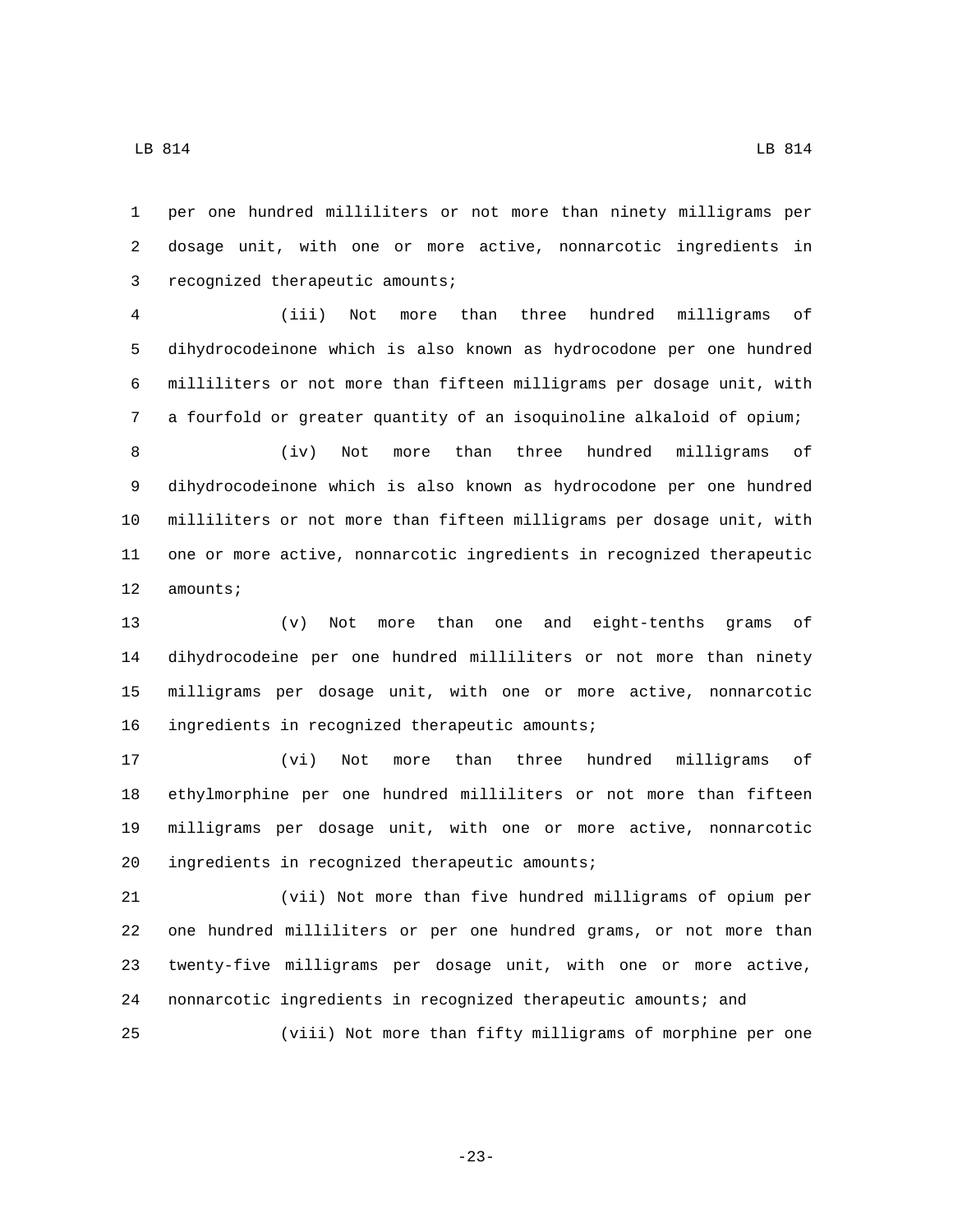1 hundred milliliters or per one hundred grams with one or more active, 2 nonnarcotic ingredients in recognized therapeutic amounts; and

3 (2) Any material, compound, mixture, or preparation 4 containing any of the following narcotic drug or its salts, as set 5 forth below:

- 
- (i) Buprenorphine.6

 (d) Unless contained on the administration's list of exempt anabolic steroids as the list existed on June 1, 2007, any anabolic steroid, which shall include any material, compound, mixture, or preparation containing any quantity of the following substances, including its salts, isomers, and salts of isomers whenever the existence of such salts of isomers is possible within 13 the specific chemical designation:

15 (2) Boldione;

16 (3) Chlorotestosterone (4-chlortestosterone);

17 (4) Clostebol;

18 (5) Dehydrochloromethyltestosterone;

19 (6) Desoxymethyltestosterone;

20 (7) Dihydrotestosterone (4-dihydrotestosterone);

- 21 (8) Drostanolone;
- (9) Ethylestrenol;22
- (10) Fluoxymesterone;23
- (11) Formebulone (formebolone);24
- (12) Mesterolone;25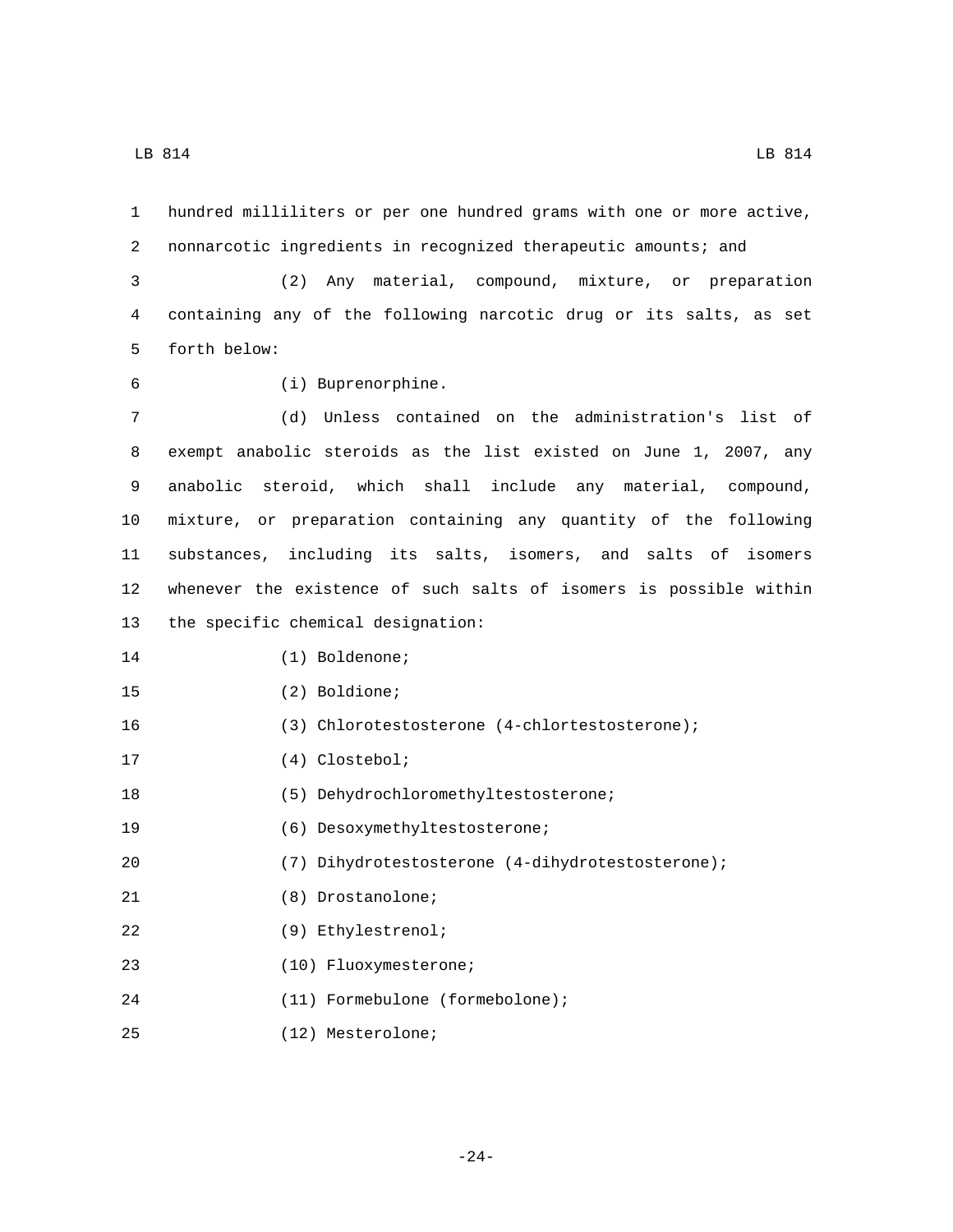| 1  | (13) Methandienone;                                                  |
|----|----------------------------------------------------------------------|
| 2  | (14) Methandranone;                                                  |
| 3  | (15) Methandriol;                                                    |
| 4  | (16) Methandrostenolone;                                             |
| 5  | (17) Methenolone;                                                    |
| 6  | (18) Methyltestosterone;                                             |
| 7  | (19) Mibolerone;                                                     |
| 8  | (20) Nandrolone;                                                     |
| 9  | (21) Norethandrolone;                                                |
| 10 | (22) Oxandrolone;                                                    |
| 11 | (23) Oxymesterone;                                                   |
| 12 | (24) Oxymetholone;                                                   |
| 13 | (25) Stanolone;                                                      |
| 14 | (26) Stanozolol;                                                     |
| 15 | (27) Testolactone;                                                   |
| 16 | (28) Testosterone;                                                   |
| 17 | (29) Trenbolone;                                                     |
| 18 | $(30)$ 19-nor-4,9(10)-androstadienedione; and                        |
| 19 | (31) Any salt, ester, or ether of a drug or substance                |
| 20 | described or listed in this subdivision if the salt, ester, or ether |
| 21 | promotes muscle growth.                                              |
| 22 | (e) Hallucinogenic substances known as:                              |
| 23 | (1) Dronabinol, synthetic, in sesame oil and encapsulated            |
| 24 | in a soft gelatin capsule in a Food and Drug Administration approved |
| 25 | Some other names for dronabinol are (6aR-trans)-6a,<br>drug product. |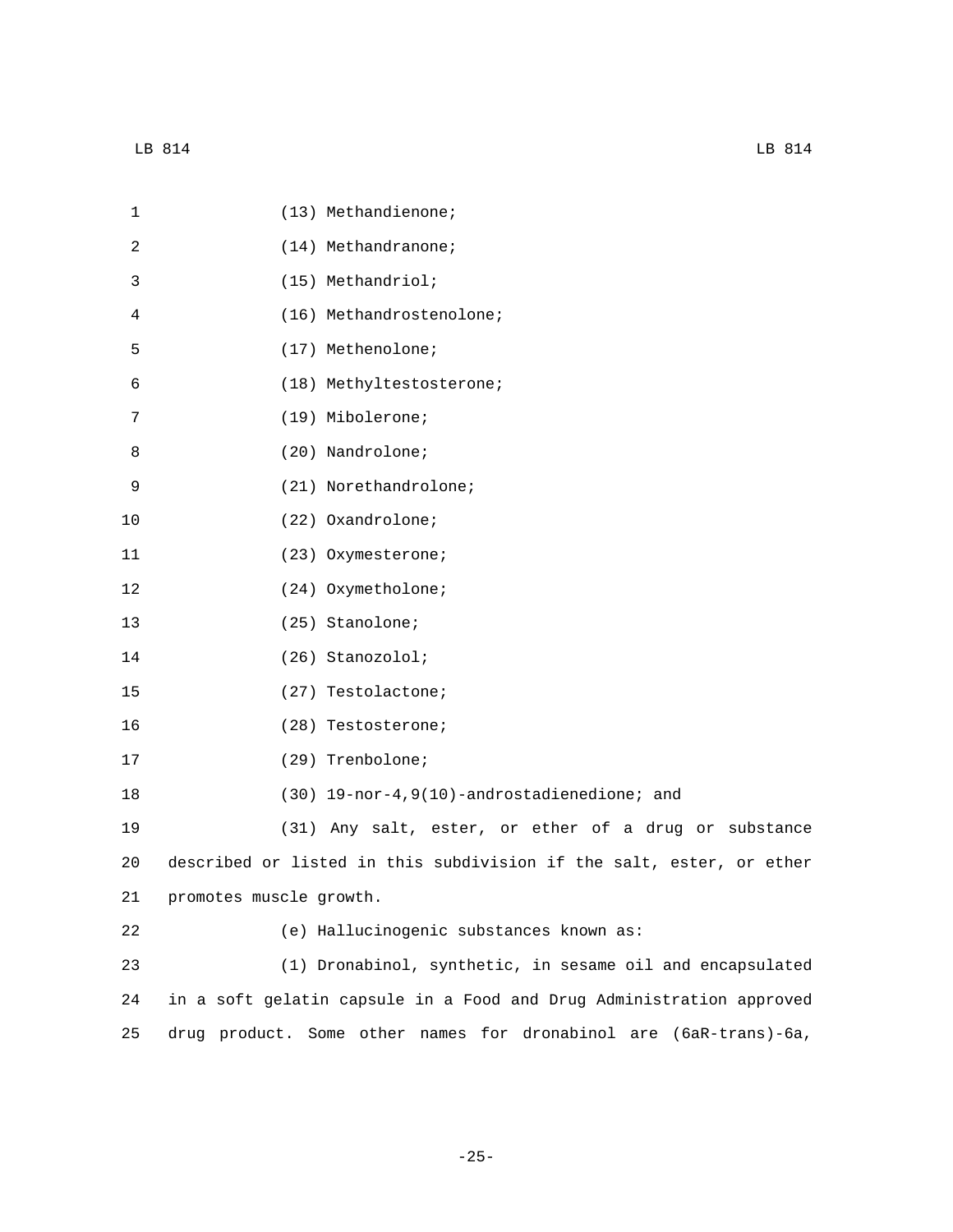1 7,8,10a-tetrahydro-6,6,9-trimethyl-3-pentyl-6H-dibenzo (b,d)pyran-1 ol or (-)-delta-9-(trans)-tetrahydrocannabinol.2 3 Schedule IV 4 (a) Any material, compound, mixture, or preparation which 5 contains any quantity of the following substances, including their 6 salts, isomers, and salts of isomers whenever the existence of such 7 salts, isomers, and salts of isomers is possible within the specific 8 chemical designation: (1) Barbital;9 10 (2) Chloral betaine; 11 (3) Chloral hydrate; 12 (4) Chlordiazepoxide, but not including librax 13 (chlordiazepoxide hydrochloride and clindinium bromide) or menrium 14 (chlordiazepoxide and water soluble esterified estrogens); (5) Clonazepam;15 16 (6) Clorazepate; 17 (7) Diazepam; 18 (8) Ethchlorvynol; 19 (9) Ethinamate; (10) Flurazepam;20 21 (11) Mebutamate; 22 (12) Meprobamate; (13) Methohexital;23 (14) Methylphenobarbital;24

(15) Oxazepam;25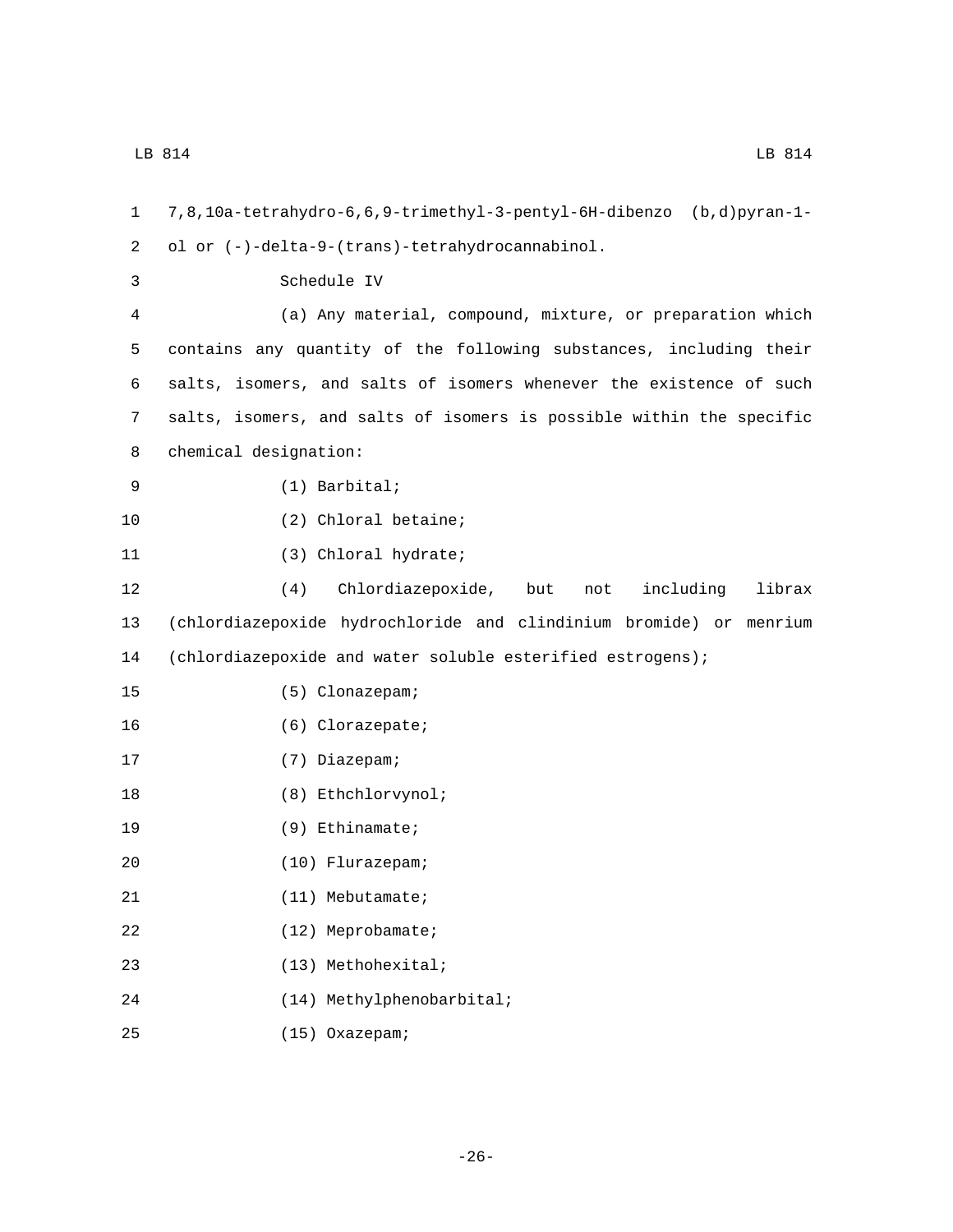| 2<br>(17) Petrichloral;<br>3<br>$(18)$ Phenobarbital;<br>$\overline{4}$<br>(19) Prazepam;<br>5<br>(20) Alprazolam;<br>6<br>(21) Bromazepam;<br>7<br>(22) Camazepam;<br>8<br>(23) Clobazam;<br>9<br>(24) Clotiazepam;<br>10<br>(25) Cloxazolam;<br>(26) Delorazepam;<br>11<br>12<br>(27) Estazolam;<br>13<br>(28) Ethyl loflazepate;<br>14<br>(29) Fludiazepam;<br>15<br>(30) Flunitrazepam;<br>16<br>(31) Halazepam;<br>17<br>(32) Haloxazolam;<br>18<br>(33) Ketazolam;<br>19<br>(34) Loprazolam;<br>20<br>(35) Lorazepam;<br>21<br>(36) Lormetazepam;<br>(37) Medazepam;<br>22<br>23<br>(38) Nimetazepam;<br>(39) Nitrazepam;<br>24<br>25<br>(40) Nordiazepam; | 1 | (16) Paraldehyde; |
|------------------------------------------------------------------------------------------------------------------------------------------------------------------------------------------------------------------------------------------------------------------------------------------------------------------------------------------------------------------------------------------------------------------------------------------------------------------------------------------------------------------------------------------------------------------------------------------------------------------------------------------------------------------|---|-------------------|
|                                                                                                                                                                                                                                                                                                                                                                                                                                                                                                                                                                                                                                                                  |   |                   |
|                                                                                                                                                                                                                                                                                                                                                                                                                                                                                                                                                                                                                                                                  |   |                   |
|                                                                                                                                                                                                                                                                                                                                                                                                                                                                                                                                                                                                                                                                  |   |                   |
|                                                                                                                                                                                                                                                                                                                                                                                                                                                                                                                                                                                                                                                                  |   |                   |
|                                                                                                                                                                                                                                                                                                                                                                                                                                                                                                                                                                                                                                                                  |   |                   |
|                                                                                                                                                                                                                                                                                                                                                                                                                                                                                                                                                                                                                                                                  |   |                   |
|                                                                                                                                                                                                                                                                                                                                                                                                                                                                                                                                                                                                                                                                  |   |                   |
|                                                                                                                                                                                                                                                                                                                                                                                                                                                                                                                                                                                                                                                                  |   |                   |
|                                                                                                                                                                                                                                                                                                                                                                                                                                                                                                                                                                                                                                                                  |   |                   |
|                                                                                                                                                                                                                                                                                                                                                                                                                                                                                                                                                                                                                                                                  |   |                   |
|                                                                                                                                                                                                                                                                                                                                                                                                                                                                                                                                                                                                                                                                  |   |                   |
|                                                                                                                                                                                                                                                                                                                                                                                                                                                                                                                                                                                                                                                                  |   |                   |
|                                                                                                                                                                                                                                                                                                                                                                                                                                                                                                                                                                                                                                                                  |   |                   |
|                                                                                                                                                                                                                                                                                                                                                                                                                                                                                                                                                                                                                                                                  |   |                   |
|                                                                                                                                                                                                                                                                                                                                                                                                                                                                                                                                                                                                                                                                  |   |                   |
|                                                                                                                                                                                                                                                                                                                                                                                                                                                                                                                                                                                                                                                                  |   |                   |
|                                                                                                                                                                                                                                                                                                                                                                                                                                                                                                                                                                                                                                                                  |   |                   |
|                                                                                                                                                                                                                                                                                                                                                                                                                                                                                                                                                                                                                                                                  |   |                   |
|                                                                                                                                                                                                                                                                                                                                                                                                                                                                                                                                                                                                                                                                  |   |                   |
|                                                                                                                                                                                                                                                                                                                                                                                                                                                                                                                                                                                                                                                                  |   |                   |
|                                                                                                                                                                                                                                                                                                                                                                                                                                                                                                                                                                                                                                                                  |   |                   |
|                                                                                                                                                                                                                                                                                                                                                                                                                                                                                                                                                                                                                                                                  |   |                   |
|                                                                                                                                                                                                                                                                                                                                                                                                                                                                                                                                                                                                                                                                  |   |                   |
|                                                                                                                                                                                                                                                                                                                                                                                                                                                                                                                                                                                                                                                                  |   |                   |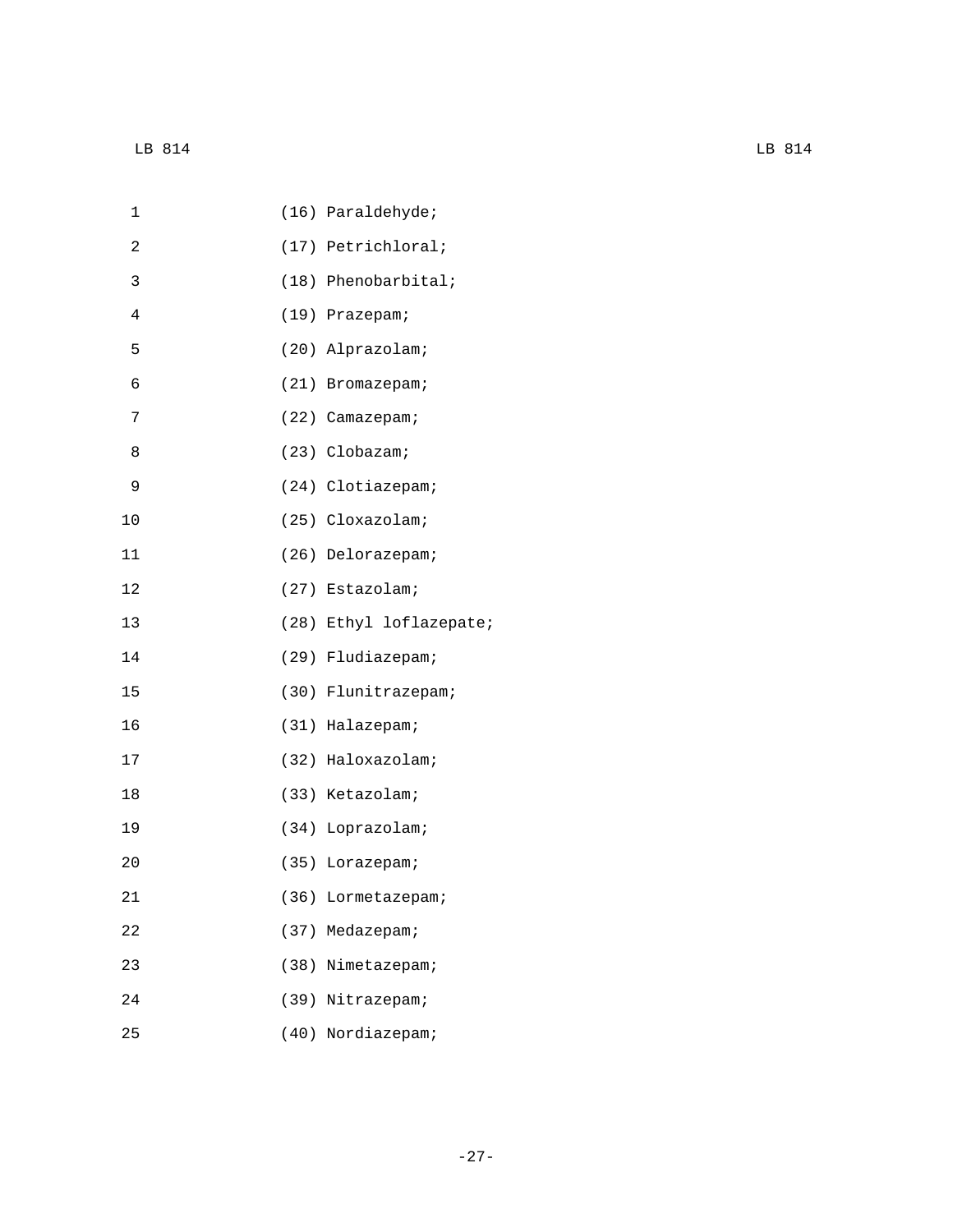| $\mathbf{1}$ | $(41)$ Oxazolam;                                                      |
|--------------|-----------------------------------------------------------------------|
| 2            | (42) Pinazepam;                                                       |
| 3            | (43) Temazepam;                                                       |
| 4            | (44) Tetrazepam;                                                      |
| 5            | (45) Triazolam;                                                       |
| 6            | (46) Midazolam;                                                       |
| 7            | (47) Quazepam;                                                        |
| 8            | (48) Zolpidem;                                                        |
| 9            | (49) Dichloralphenazone; and                                          |
| 10           | (50) Zaleplon.                                                        |
| 11           | (b) Any material, compound, mixture, or preparation which             |
| 12           | contains any quantity of the following substance, including its       |
| 13           | salts, isomers, whether optical, position, or geometric, and salts of |
| 14           | such isomers, whenever the existence of such salts, isomers, and      |

15 salts of isomers is possible: Fenfluramine.

 (c) Unless specifically excepted or unless listed in another schedule, any material, compound, mixture, or preparation which contains any quantity of the following substances having a stimulant effect on the central nervous system, including their salts, isomers, whether optical, position, or geometric, and salts of such isomers whenever the existence of such salts, isomers, and salts of isomers is possible within the specific chemical designation:

- (1) Diethylpropion;23
- 24 (2) Phentermine;

25 (3) Pemoline, including organometallic complexes and

-28-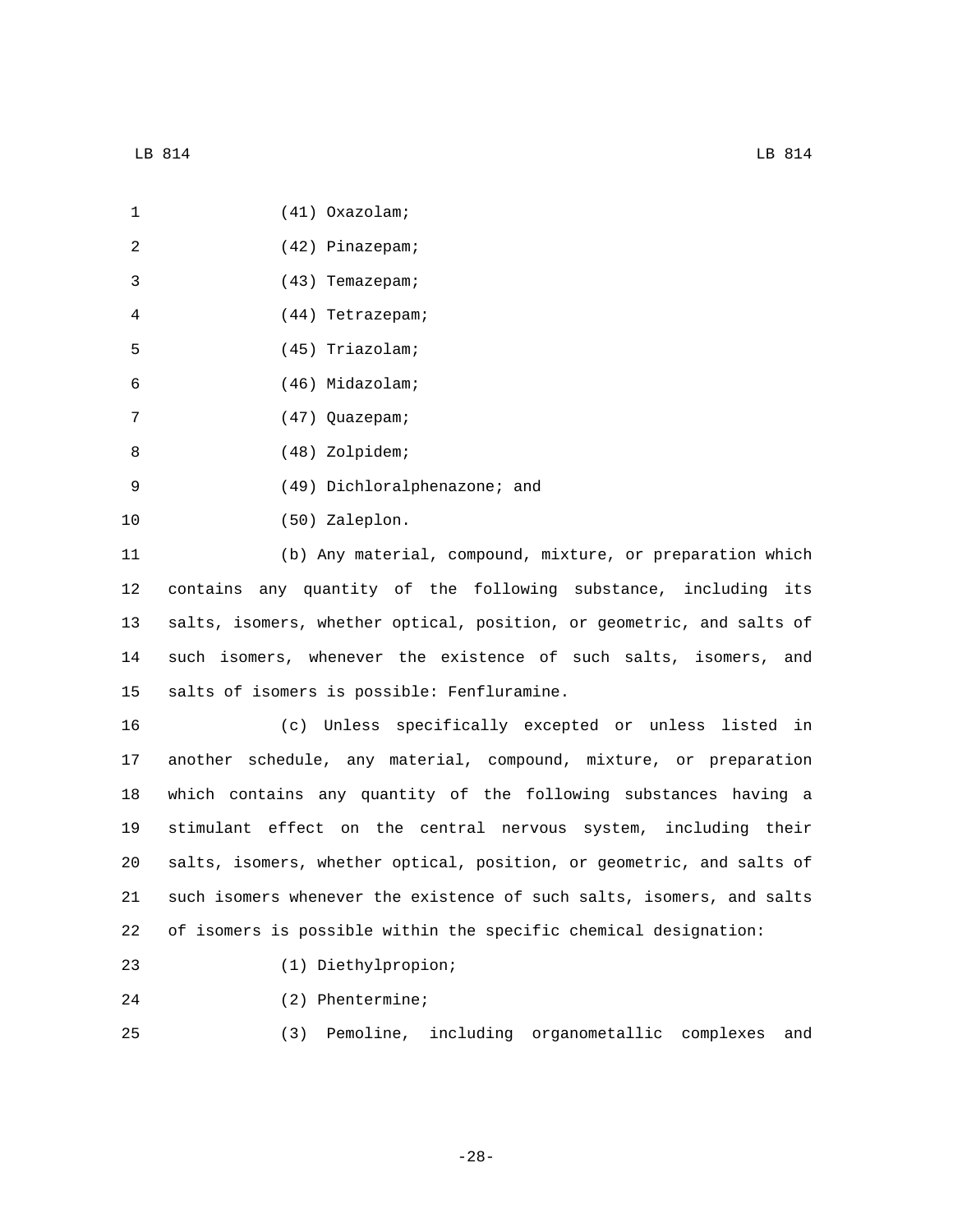| $\mathbf{1}$ | chelates thereof;                                       |
|--------------|---------------------------------------------------------|
| 2            | $(4)$ Mazindol;                                         |
| 3            | $(5)$ Pipradrol;                                        |
| 4            | $(6)$ SPA, $((-)-1-dimethylamino-1,2-diphenylethane)$ ; |

5 (7) Cathine. Another name for cathine is ((+) norpseudoephedrine);6

7 (8) Fencamfamin;

- 8 (9) Fenproporex;
- 9 (10) Mefenorex;
- 10 (11) Modafinil; and
- 11 (12) Sibutramine.

 (d) Unless specifically excepted or unless listed in another schedule, any material, compound, mixture, or preparation which contains any quantity of the following narcotic drugs, or their salts or isomers calculated as the free anhydrous base or alkaloid, 16 in limited quantities as set forth below:

17 (1) Propoxyphene in manufactured dosage forms; and 18 (2) Not more than one milligram of difenoxin and not less 19 than twenty-five micrograms of atropine sulfate per dosage unit.

 (e) Unless specifically excepted or unless listed in another schedule, any material, compound, mixture, or preparation which contains any quantity of the following substance, including its 23 salts: Pentazocine.

24 (f) Unless specifically excepted or unless listed in 25 another schedule, any material, compound, mixture, or preparation

-29-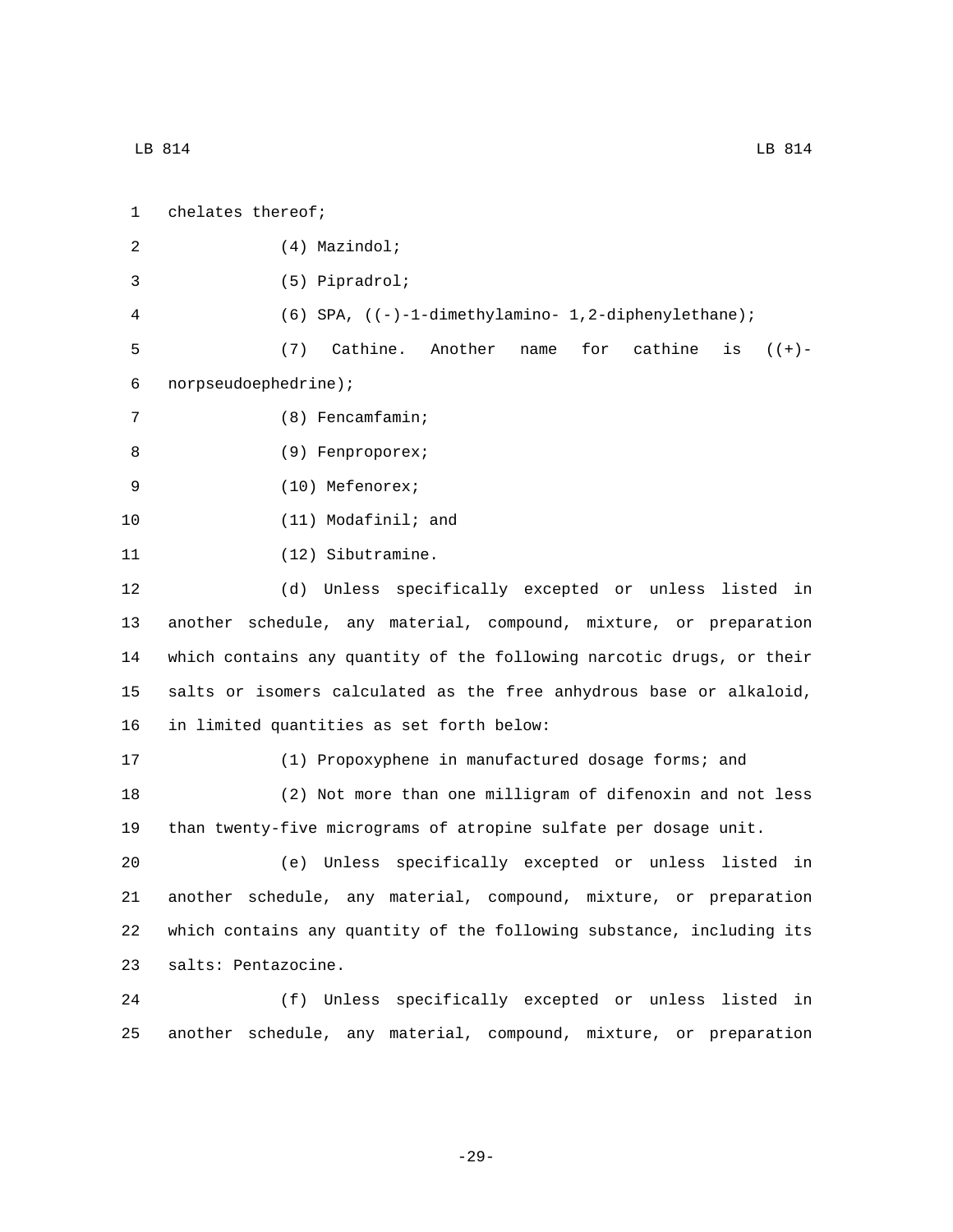which contains any quantity of the following substance, including its salts, isomers, and salts of such isomers: Butorphanol.

 (g) Unless specifically excepted or unless listed in another schedule, any material, compound, mixture, or preparation 5 which contains any quantity of the following substance, including its salts, isomers, and salts of such isomers: Carisoprodol.

 $\frac{g+(1)_{1}(1)}{h(1)}$  Unless specifically excepted or unless listed in another schedule, any material, compound, mixture, or preparation which contains any quantity of the following substance, including its salts, optical isomers, and salts of such optical 11 isomers: Ephedrine.

 (2) The following drug products containing ephedrine, its salts, optical isomers, and salts of such optical isomers, are 14 excepted from subdivision  $\frac{q+(1)}{h}(1)$  of Schedule IV if they (A) are stored behind a counter, in an area not accessible to customers, or in a locked case so that a customer needs assistance from an employee to access the drug product; (B) are sold by a person, eighteen years of age or older, in the course of his or her employment to a customer eighteen years of age or older with the following restrictions: No customer shall be allowed to purchase, receive, or otherwise acquire more than three and six-tenths grams of ephedrine base during a twenty-four-hour period; no customer shall purchase, receive, or otherwise acquire more than nine grams of ephedrine base during a thirty-day period; and the customer shall display a valid driver's or operator's license, a Nebraska state

-30-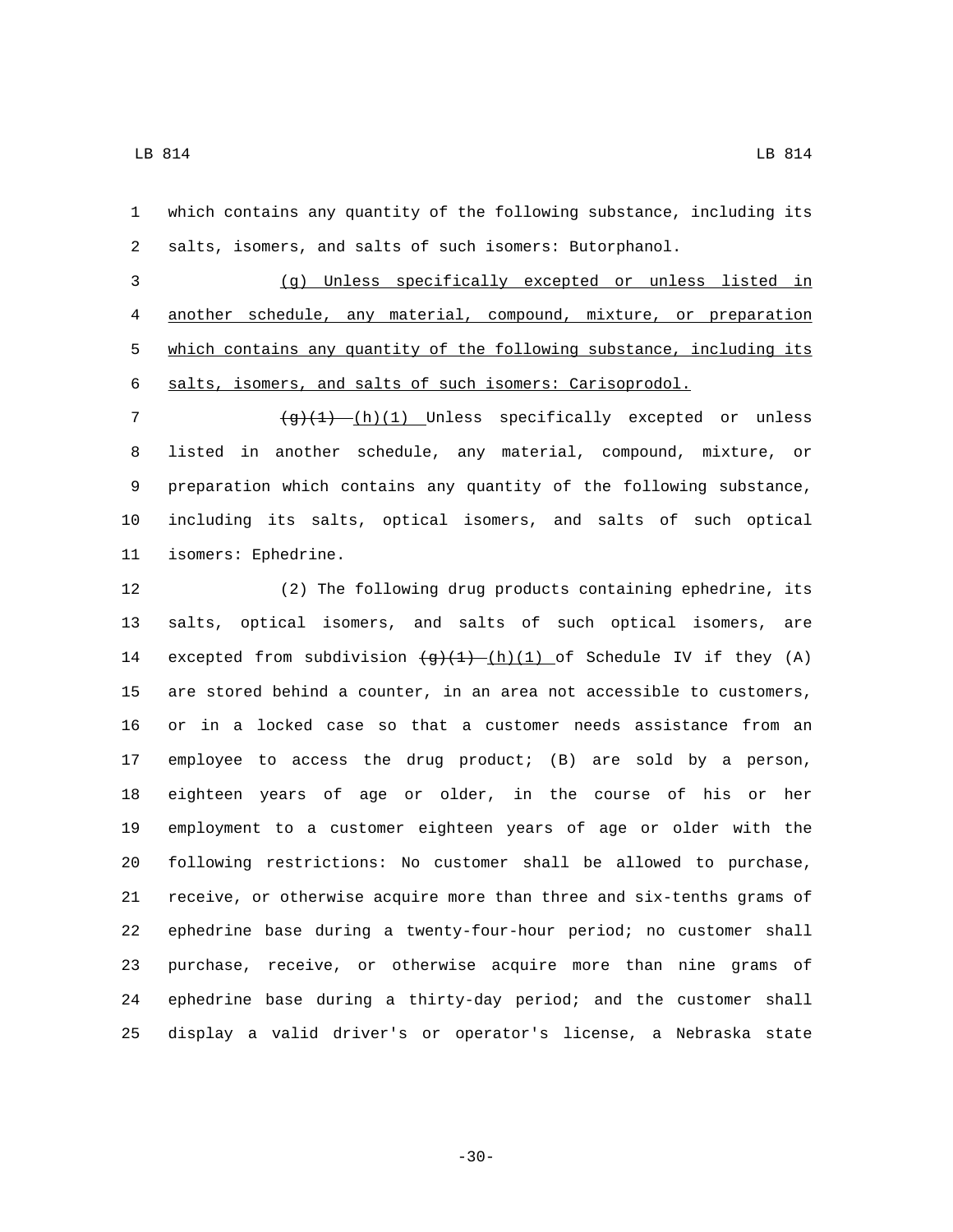| $\mathbf{1}$ | identification card, a military identification card, an alien        |
|--------------|----------------------------------------------------------------------|
| 2            | registration card, or a passport as proof of identification; (C) are |
| 3            | labeled and marketed in a manner consistent with the pertinent OTC   |
| 4            | Tentative Final or Final Monograph; (D) are manufactured and         |
| 5            | distributed for legitimate medicinal use in a manner that reduces or |
| б            | eliminates the likelihood of abuse; and (E)<br>are not marketed,     |
| 7            | advertised, or represented in any manner for the indication of       |
| 8            | stimulation, mental alertness, euphoria, ecstasy, a buzz or high,    |
| 9            | heightened sexual performance, or increased muscle mass:             |
| 10           | (i) Primatene Tablets; and                                           |
| 11           | (ii) Bronkaid Dual Action Caplets. $\div$ and                        |
| 12           | (iii) Pazo Hemorrhoidal Ointment.                                    |
| 13           | Schedule V                                                           |
| 14           | (a) Any compound, mixture, or preparation containing any             |
| 15           | of the following limited quantities of narcotic drugs or salts       |
| 16           | calculated as the free anhydrous base or alkaloid, which shall       |
| 17           | include one or more nonnarcotic active medicinal ingredients<br>in   |
| 18           | sufficient proportion to confer upon the compound, mixture, or       |
| 19           | preparation valuable medicinal qualities other than those possessed  |
| 20           | by the narcotic drug alone:                                          |
| 21           | (1) Not more than two hundred milligrams of codeine per              |
| 22           | one hundred milliliters or per one hundred grams;                    |
| 23           | (2)<br>hundred<br>than<br>milligrams<br>оf<br>Not<br>one<br>more     |
| 24           | dihydrocodeine per one hundred milliliters or per one hundred grams; |
| 25           | (3) Not more than one hundred milligrams of ethylmorphine            |
|              |                                                                      |

-31-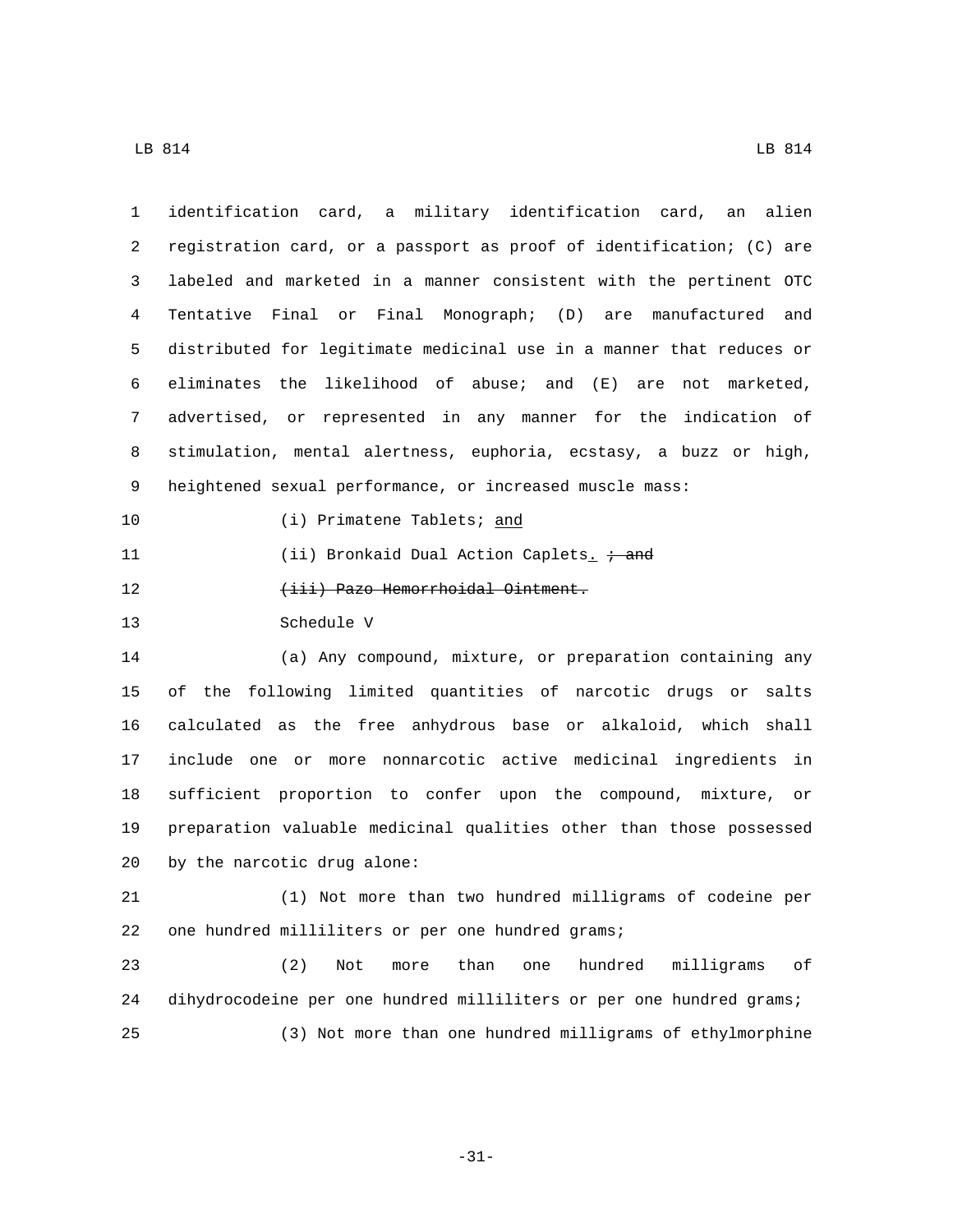LB 814 LB 814

 per one hundred milliliters or per one hundred grams; (4) Not more than two and five-tenths milligrams of diphenoxylate and not less than twenty-five micrograms of atropine 4 sulfate per dosage unit; (5) Not more than one hundred milligrams of opium per one hundred milliliters or per one hundred grams; and6 (6) Not more than five-tenths milligram of difenoxin and not less than twenty-five micrograms of atropine sulfate per dosage 9 unit. (b) Unless specifically exempted or excluded or unless listed in another schedule, any material, compound, mixture, or preparation which contains any quantity of the following substances having a stimulant effect on the central nervous system, including its salts, isomers, and salts of isomers: Pyrovalerone. (c) Unless specifically exempted or excluded or unless listed in another schedule, any material, compound, mixture, or 17 preparation which contains any quantity of the following substances having a depressant effect on the central nervous system, including 19 its salts, isomers, and salts of isomers: (1) Ezogabine [N-[2-amino-4-(4-fluorobenzylamino)- 21 phenyl]-carbamic acid ethyl ester]; (2) Lacosamide [(R)-2-acetoamido-N-benzyl-3-methoxy-23 propionamide]; and (3) Pregabalin [(S)-3-(aminomethyl)-5-methylhexanoic 25 acid].

-32-